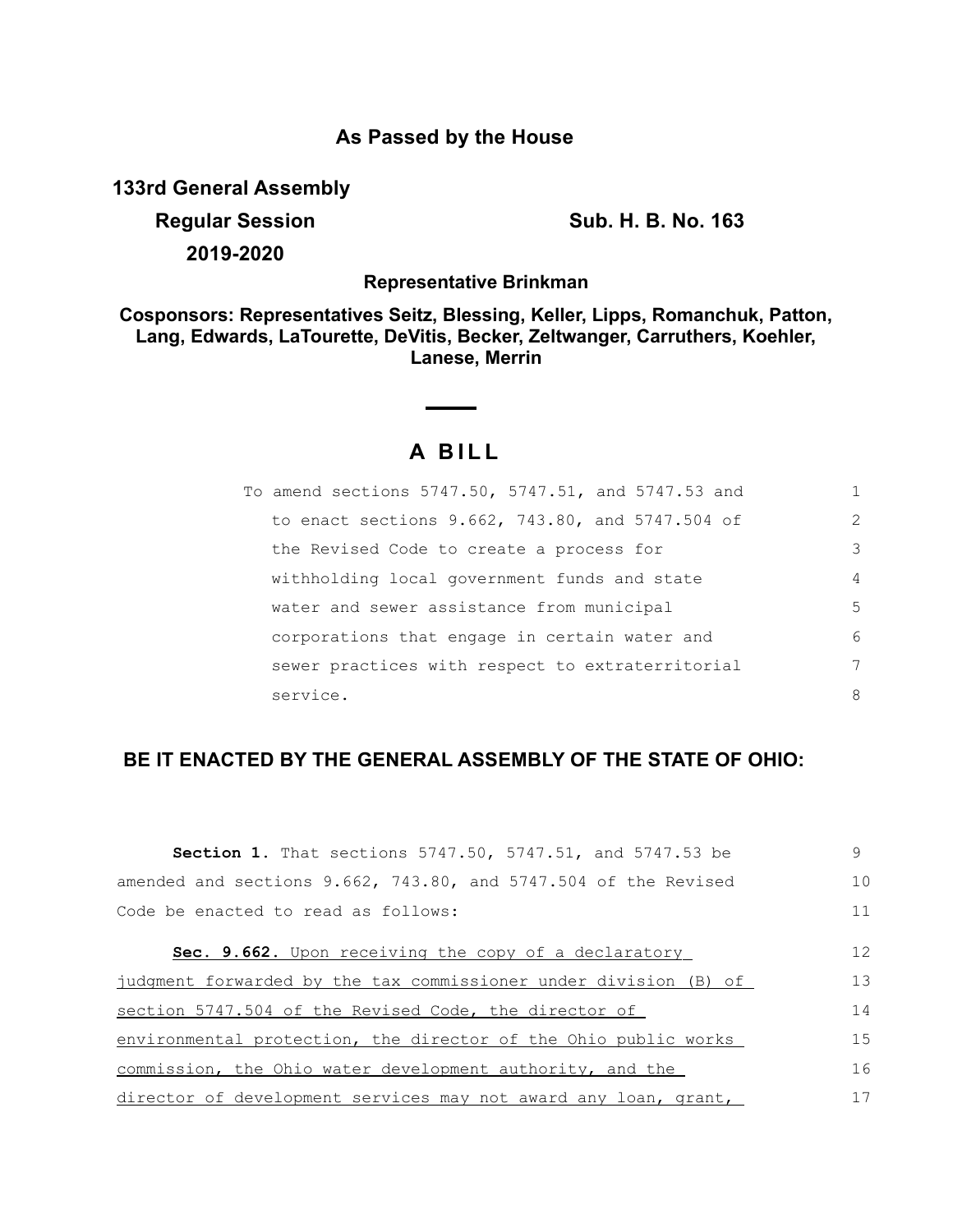| or other form of financial assistance to the noncompliant        | 18 |
|------------------------------------------------------------------|----|
| municipal corporation identified in the certification for the    | 19 |
| purpose of improving that municipal corporation's water or       | 20 |
| sewerage system, except for awards of federal funds required by  | 21 |
| federal law or quidelines to be awarded to the municipal         | 22 |
| corporation for that purpose.                                    | 23 |
| Upon receiving the copy of a declaratory judgment                | 24 |
| forwarded by the tax commissioner under division (C) (1) of      | 25 |
| section 5747.504 of the Revised Code, the director of            | 26 |
| environmental protection, the director of the Ohio public works  | 27 |
| commission, the Ohio water development authority, and the        | 28 |
| director of development services shall cease enforcing this      | 29 |
| prohibition against that municipal corporation.                  | 30 |
| Sec. 743.80. (A) As used in this section, "customer class"       | 31 |
| means ratepayers for property that is of the same use or nature, | 32 |
| such as residential property or commercial property.             | 33 |
| (B) Except as provided under division (G) of this section,       | 34 |
| a township or municipal corporation may file an action for       | 35 |
| declaratory judgment as provided in Chapter 2721. of the Revised | 36 |
| Code to declare as a noncompliant municipal corporation a        | 37 |
| municipal corporation that provides water or sewer service to    | 38 |
| property located in that township or municipal corporation and   | 39 |
| to declare the township or municipal corporation filing the      | 40 |
| action, or any township or municipal corporation made a party to | 41 |
| the action under this division, as an affected subdivision. The  | 42 |
| action must be filed in the court of common pleas in any county  | 43 |
| that includes territory of the alleged noncompliant municipal    | 44 |
| corporation. The alleged noncompliant municipal corporation      | 45 |
| shall be made the defendant in the action. Upon the filing of    | 46 |
| such an action, each other township or municipal corporation     | 47 |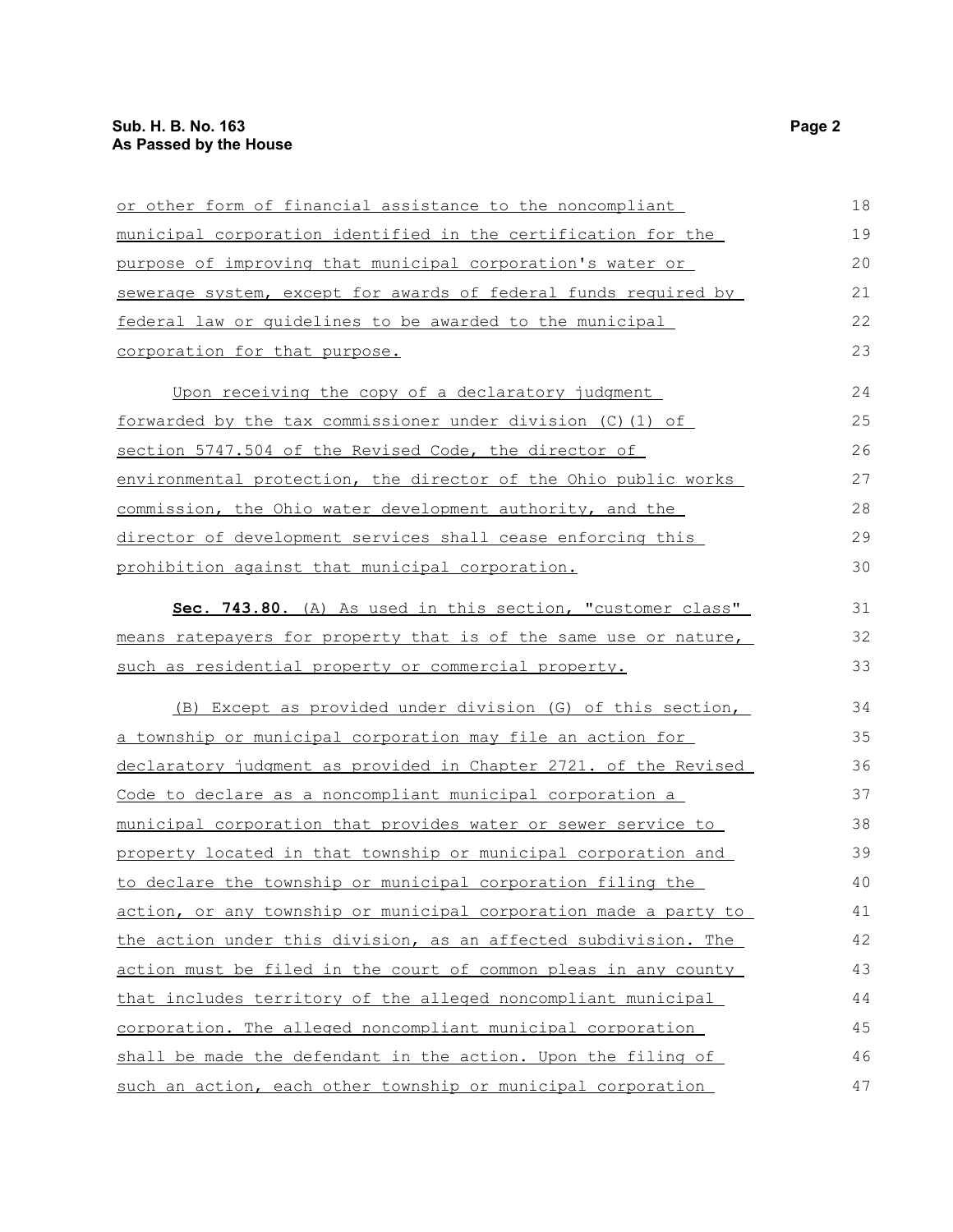| <u>with property that is provided water or sewer service from the</u> | 48 |
|-----------------------------------------------------------------------|----|
| defendant municipal corporation shall be served with a copy of        | 49 |
| the complaint and, upon filing a request with the court, shall        | 50 |
| be made a party to the action.                                        | 51 |
| (C) The court shall issue a declaratory judgment declaring            | 52 |
| the defendant municipal corporation to be a noncompliant              | 53 |
| municipal corporation if the court determines that any other          | 54 |
| subdivision that is a party to the action establishes, by a           | 55 |
| preponderance of the evidence, that the defendant municipal           | 56 |
| corporation engages in either of the following practices:             | 57 |
| (1) Charging a customer class for property located in the             | 58 |
| other subdivision higher rates for water or sewer services than       | 59 |
| for the same customer class for property located in the               | 60 |
| defendant municipal corporation, unless the defendant municipal       | 61 |
| corporation establishes, by a preponderance of the evidence,          | 62 |
| either of the following:                                              | 63 |
| (a) Those higher rates are calculated pursuant to                     | 64 |
| generally accepted industry practices consistent with the             | 65 |
| methodology in industry quidance applicable to municipal-owned        | 66 |
| sewer and water systems.                                              | 67 |
| (b) Both (i) the higher rates for property located in the             | 68 |
| other subdivision do not exceed one hundred twenty-five per cent      | 69 |
| of the rates for the same customer class for property located in      | 70 |
| the defendant municipal corporation and (ii) the defendant            | 71 |
| municipal corporation, on the effective date of the enactment of      | 72 |
| this section, provided water or sewer service to the property         | 73 |
| and charged that property not more than one hundred twenty-five       | 74 |
| per cent of the rates for the same customer class for property        | 75 |
| located in the defendant municipal corporation on that date.          | 76 |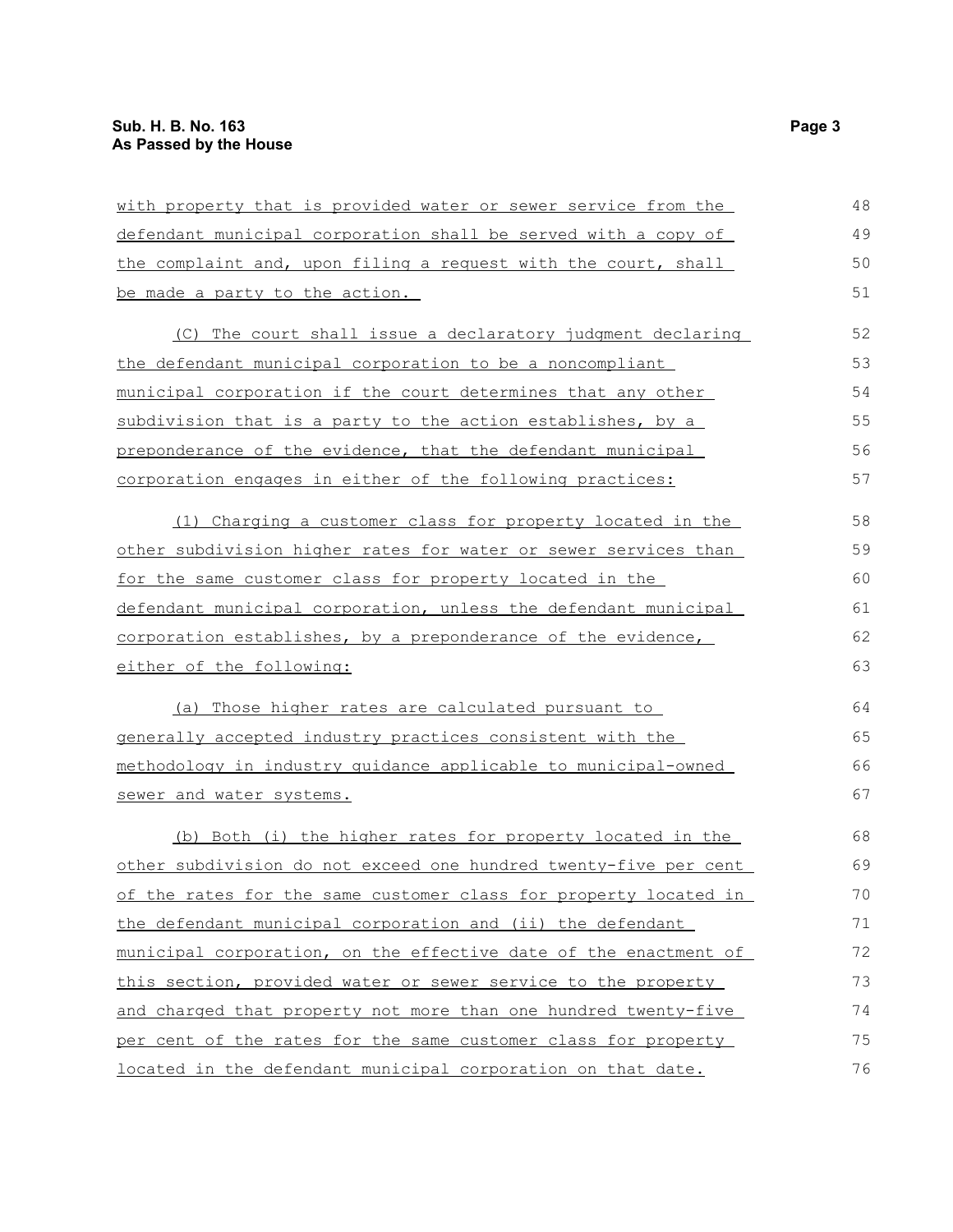| (2) Requiring, as a condition of providing water or sewer         | 77  |
|-------------------------------------------------------------------|-----|
| services to property located within the subdivision, that the     | 78  |
| subdivision provide direct payments to the defendant municipal    | 79  |
| corporation, unless the defendant municipal corporation           | 80  |
| establishes, by a preponderance of the evidence, that those       | 81  |
| direct payments are reasonably related to the cost of providing   | 82  |
| water or sewer services to property within the territory of that  | 83  |
| subdivision.                                                      | 84  |
| (D) If the court issues a declaratory judgment declaring a        | 85  |
| municipal corporation to be a noncompliant municipal              | 86  |
| corporation, the court shall also declare in that declaratory     | 87  |
| judgment which of the townships or municipal corporations that    | 88  |
| are a party to the action qualify as an affected subdivision.     | 89  |
| The court shall declare a township or municipal corporation to    | 90  |
| be an affected subdivision if the court finds that the township   | 91  |
| or municipal corporation is either required to make a direct      | 92  |
| payment described in division (C) (2) of this section or has      | 93  |
| property within its territory, the ratepayer for which is         | 94  |
| subject to the higher rates described in division (C) (1) of this | 95  |
| section. Any party to the action that is not a prevailing party   | 96  |
| <u>may appeal the action.</u>                                     | 97  |
| (E) Not later than one hundred eighty days after the date         | 98  |
| the time to appeal the declaratory judgment described in          | 99  |
| division (C) of this section has elapsed, any township or         | 100 |
| municipal corporation declared to be an affected subdivision in   | 101 |
| that declaratory judgment may certify a copy of the declaratory   | 102 |
| judgment to the tax commissioner, who shall proceed as provided   | 103 |
| in section 5747.504 of the Revised Code.                          | 104 |
| (F) A municipal corporation that a court has declared in a        | 105 |
| declaratory judgment issued under division (C) of this section    | 106 |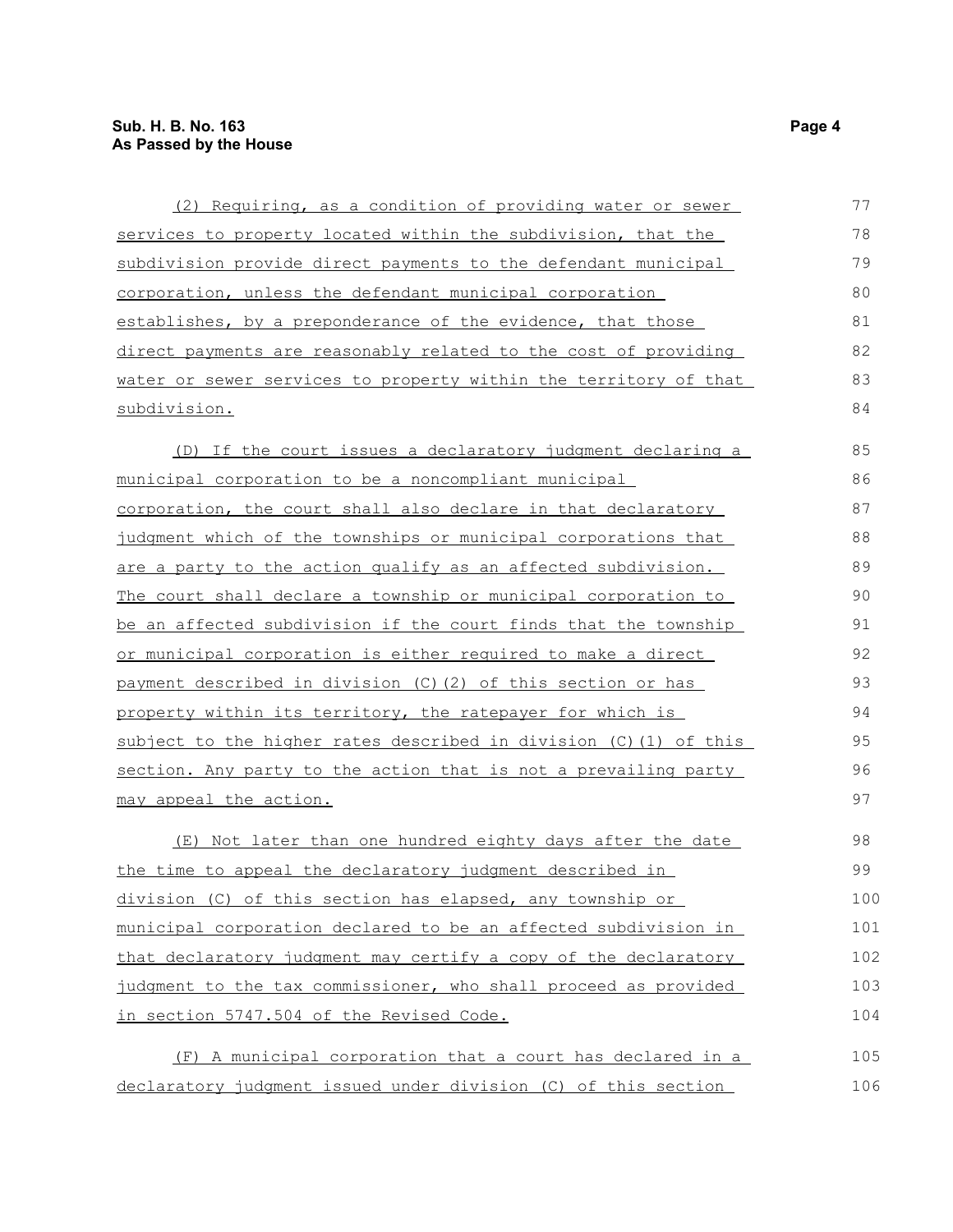| to be a noncompliant municipal corporation may file an action      | 107 |
|--------------------------------------------------------------------|-----|
| for declaratory judgment as provided in Chapter 2721. of the       | 108 |
| Revised Code to declare that the municipal corporation no longer   | 109 |
| qualifies as a noncompliant municipal corporation in the same      | 110 |
| court of common pleas that issued the declaratory judgment         | 111 |
| described in division (C) of this section. Upon the filing of      | 112 |
| such an action, each township or municipal corporation declared    | 113 |
| by the court under division (D) of this section to be an           | 114 |
| affected subdivision shall be made a defendant to the action.      | 115 |
| The court shall issue a declaratory judgment declaring             | 116 |
| that the noncompliant municipal corporation no longer qualifies    | 117 |
| as a noncompliant municipal corporation if the municipal           | 118 |
| corporation establishes, by a preponderance of the evidence,       | 119 |
| that the municipal corporation does not engage in either of the    |     |
| practices described in divisions $(C)$ (1) and (2) of this section |     |
| in relation to each affected subdivision.                          | 122 |
| Any party to the action that is not a prevailing party may         | 123 |
| appeal the action. A declaratory judgment issued by a court        | 124 |
| under division (F) of this section shall supersede any prior       | 125 |
| declaratory judgment issued under division (C) of this section     | 126 |
| with respect to the noncompliant municipal corporation. If a       | 127 |
| court issues a declaratory judgment declaring that the municipal   | 128 |
| corporation no longer qualifies as a noncompliant municipal        | 129 |
| corporation, not later than one hundred eighty days after the      | 130 |
| date the time to appeal the declaratory judgment described in      | 131 |
| division (F) of this section has elapsed, the municipal            | 132 |
| corporation that filed the action may certify the declaratory      | 133 |
| judgment to the tax commissioner, who shall proceed as provided    | 134 |
| in section 5747.504 of the Revised Code.                           | 135 |
| (G) No action for declaratory judgment may be filed under          | 136 |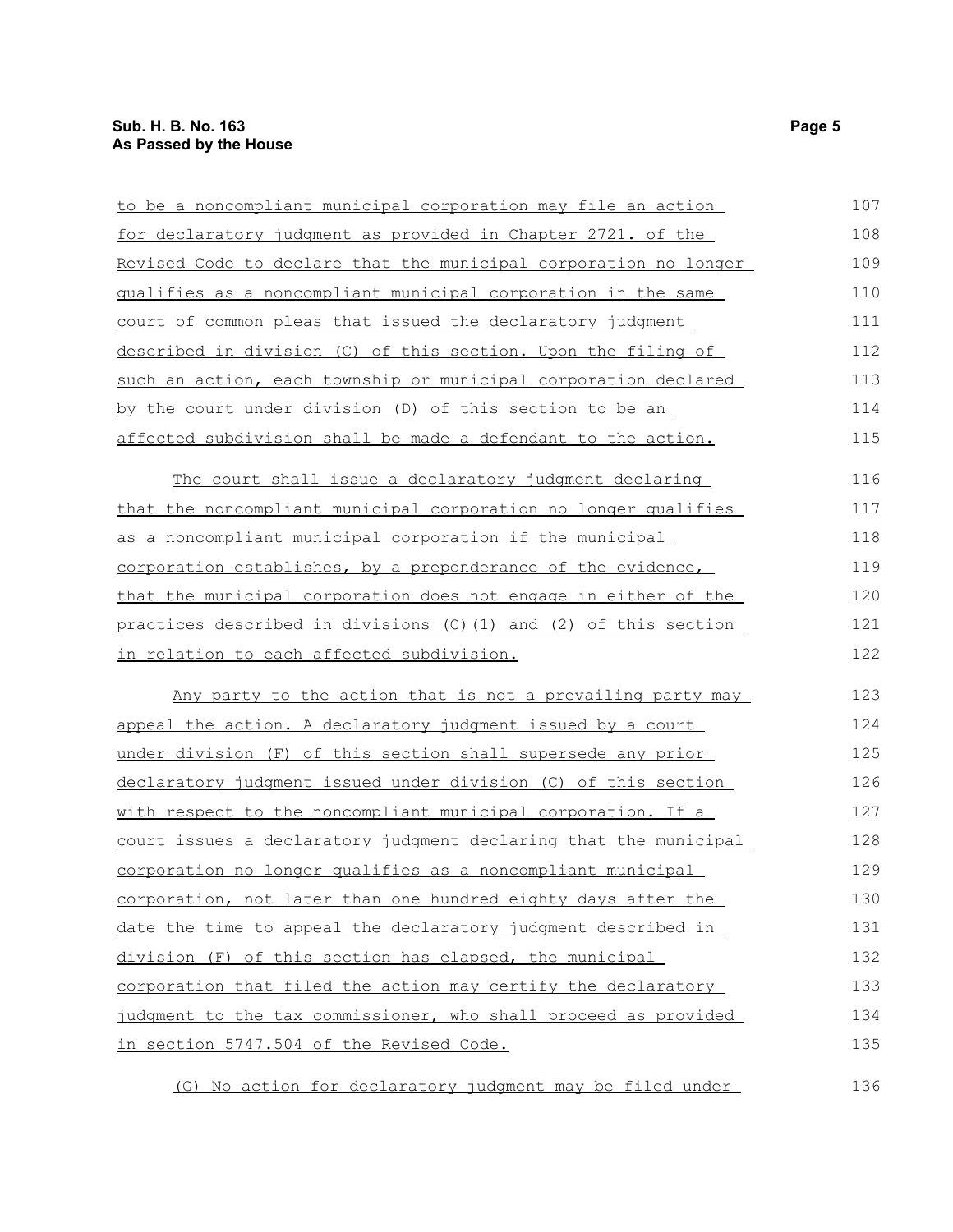following: (1) Water or sewer rates established or prescribed pursuant to a contract in effect on the effective date of the enactment of this section between a municipal corporation supplying water or sewer service and a county, township, or another municipal corporation within which is located property served by water or sewer service from that supplying municipal corporation; (2) Any direct payment required from a township or municipal corporation to another municipal corporation as a condition of the other municipal corporation supplying water or sewer service to property located in that subdivision pursuant to a contract in effect on the effective date of the enactment of this section. **Sec. 5747.50.** (A) As used in this section: (1) "County's proportionate share of the calendar year 2007 LGF and LGRAF distributions" means the percentage computed for the county under division (B)(1)(a) of section 5747.501 of the Revised Code. (2) "County's proportionate share of the total amount of the local government fund additional revenue formula" means each county's proportionate share of the state's population as determined for and certified to the county for distributions to be made during the current calendar year under division (B)(2) (a) of section 5747.501 of the Revised Code. If prior to the first day of January of the current calendar year the federal government has issued a revision to the population figures reflected in the estimate produced pursuant to division (B)(2) 138 139 140 141 142 143 144 145 146 147 148 149 150 151 152 153 154 155 156 157 158 159 160 161 162 163 164 165

division (B) of this section on the basis of either of the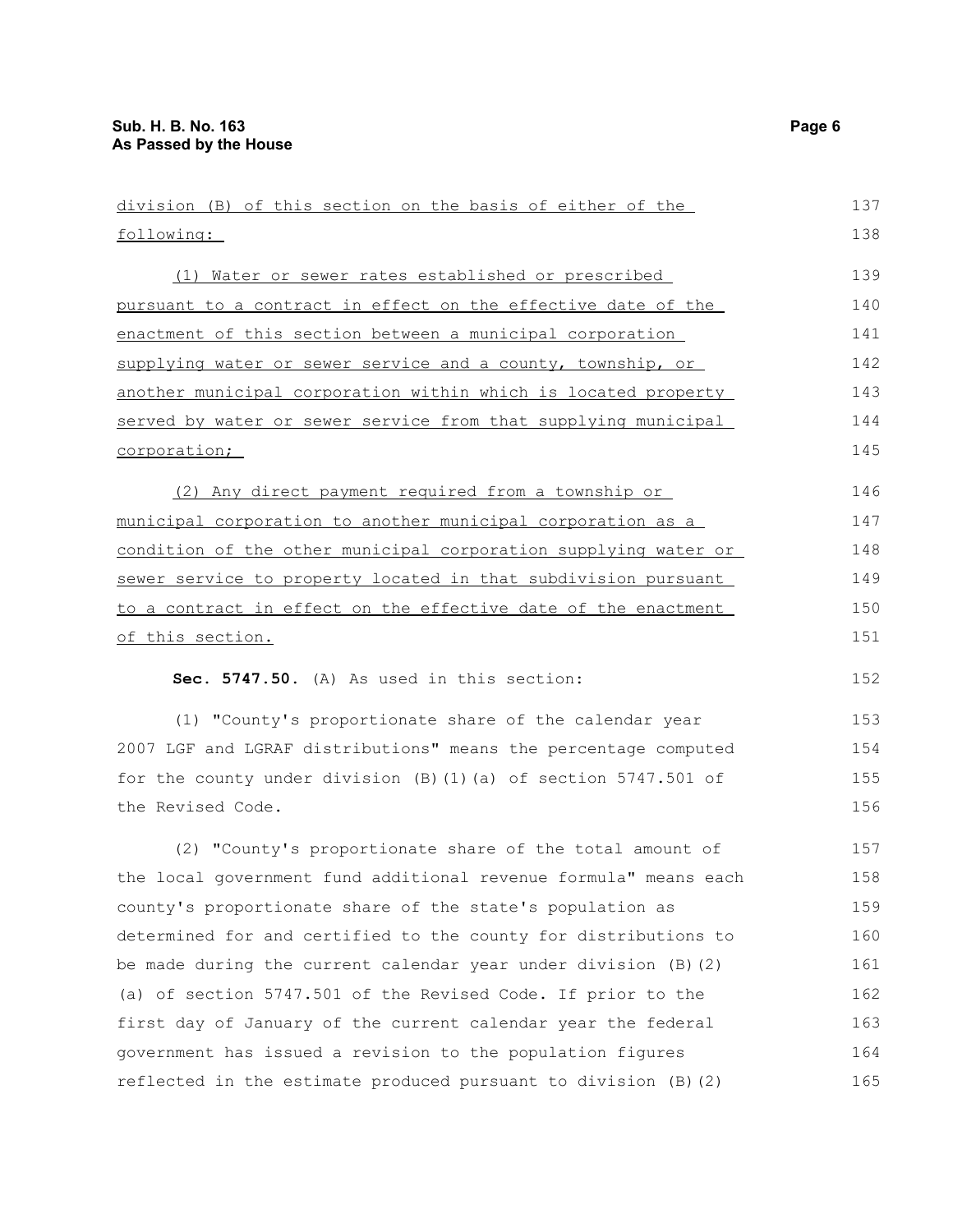(a) of section 5747.501 of the Revised Code, such revised population figures shall be used for making the distributions during the current calendar year. 166 167 168

(3) "2007 LGF and LGRAF county distribution base available in that month" means the lesser of the amounts described in division (A)(3)(a) and (b) of this section, provided that the amount shall not be less than zero: 169 170 171 172

(a) The total amount available for distribution to counties from the local government fund during the current month. 173 174 175

(b) The total amount distributed to counties from the local government fund and the local government revenue assistance fund to counties in calendar year 2007 less the total amount distributed to counties under division (B)(1) of this section during previous months of the current calendar year. 176 177 178 179 180

(4) "Local government fund additional revenue distribution base available during that month" means the total amount available for distribution to counties during the month from the local government fund, less any amounts to be distributed in that month from the local government fund under division (B)(1) of this section, provided that the local government fund additional revenue distribution base available during that month shall not be less than zero. 181 182 183 184 185 186 187 188

(5) "Total amount available for distribution to counties" means the total amount available for distribution from the local government fund during the current month less the total amount available for distribution to municipal corporations during the current month under division (C) of this section. 189 190 191 192 193

(B) On or before the tenth day of each month, the tax 194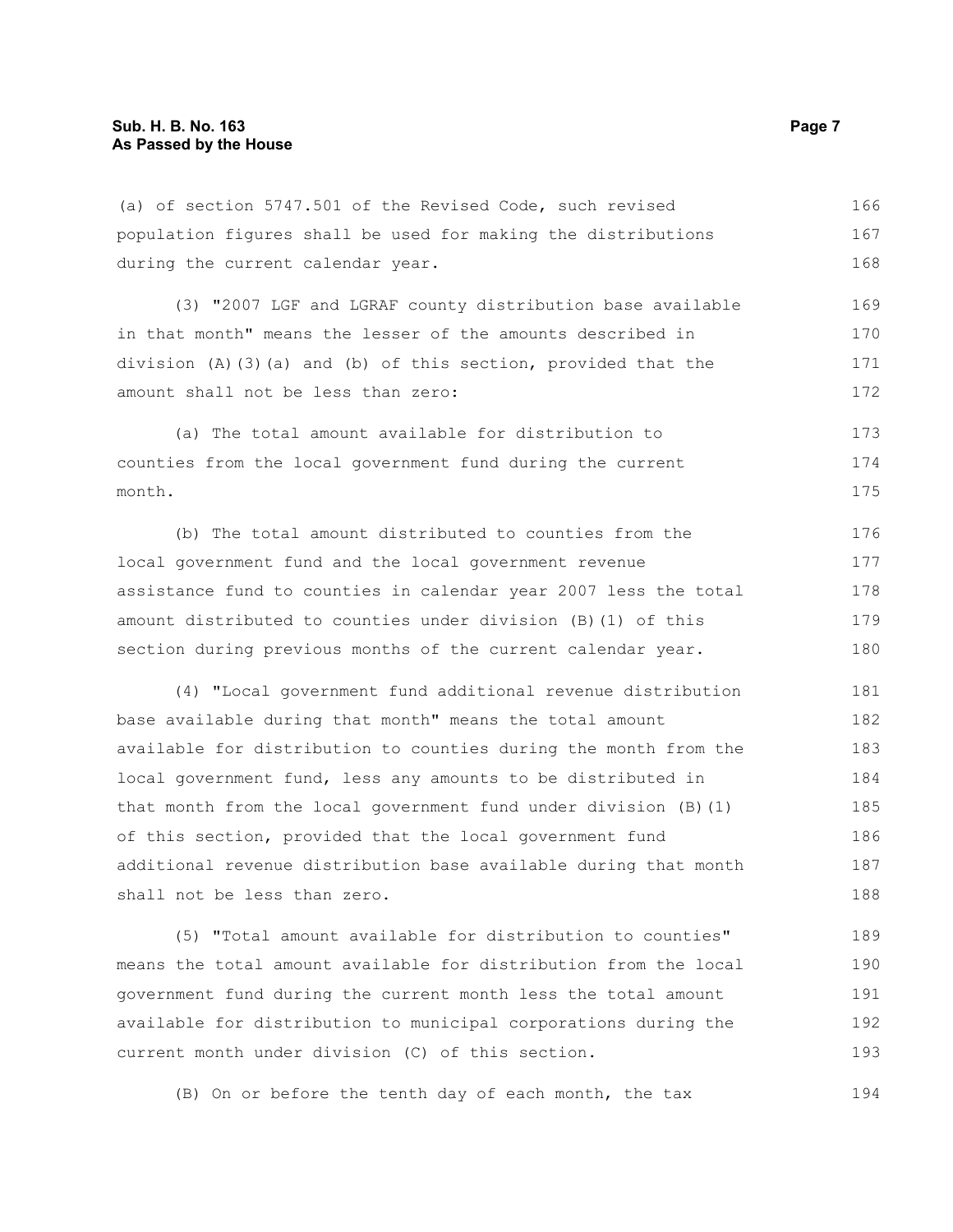commissioner shall provide for payment to each county an amount equal to the sum of: (1) The county's proportionate share of the calendar year 2007 LGF and LGRAF distributions multiplied by the 2007 LGF and LGRAF county distribution base available in that month, provided that if the 2007 LGF and LGRAF county distribution base available in that month is zero, no payment shall be made under division (B)(1) of this section for the month or the remainder of the calendar year; and (2) The county's proportionate share of the total amount of the local government fund additional revenue formula multiplied by the local government fund additional revenue distribution base available during that month. Money received into the treasury of a county under this division shall be credited to the undivided local government fund in the treasury of the county on or before the fifteenth day of each month. On or before the twentieth day of each month, the county auditor shall issue warrants against all of the undivided local government fund in the county treasury in the respective amounts allowed as provided in section 5747.51 of the Revised Code, and the treasurer shall distribute and pay such sums to the subdivision therein. (C)(1) As used in division (C) of this section: 195 196 197 198 199 200 201 202 203 204 205 206 207 208 209 210 211 212 213 214 215 216 217

(a) "Total amount available for distribution to municipalities during the current month" means the difference obtained by subtracting one million dollars from the product obtained by multiplying the total amount available for distribution from the local government fund during the current month by the aggregate municipal share. 218 219 220 221 222 223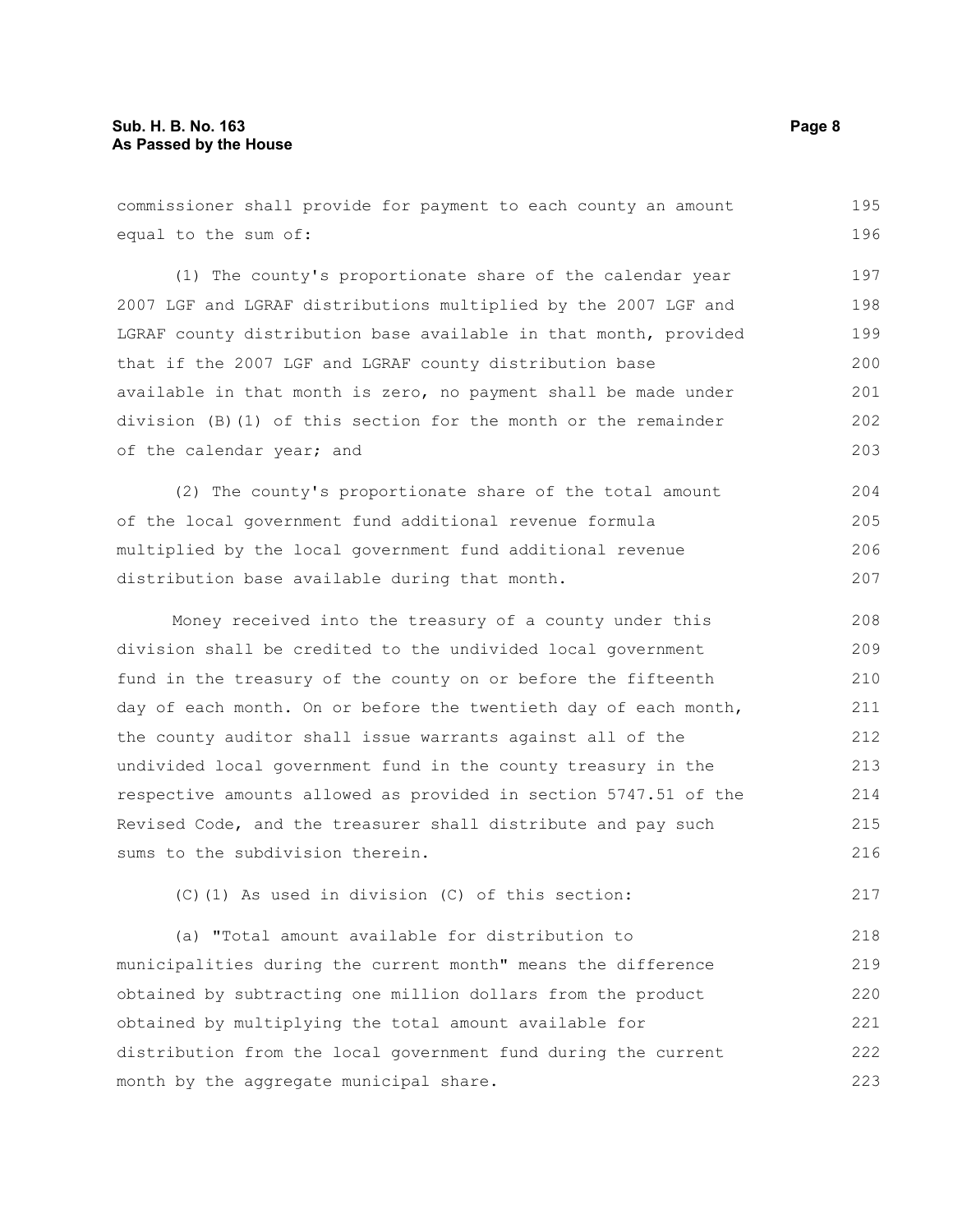#### **Sub. H. B. No. 163 Page 9 As Passed by the House**

(b) "Aggregate municipal share" means the quotient obtained by dividing the total amount distributed directly from the local government fund to municipal corporations during calendar year 2007 by the total distributions from the local government fund and local government revenue assistance fund during calendar year 2007. 224 225 226 227 228 229

(2) On or before the tenth day of each month, the tax commissioner shall provide for payment from the local government fund to each municipal corporation an amount equal to the product derived by multiplying the municipal corporation's percentage of the total amount distributed to all such municipal corporations under this division during calendar year 2007 by the total amount available for distribution to municipal corporations during the current month. 230 231 232 233 234 235 236 237

(3) Payments received by a municipal corporation under this division shall be paid into its general fund and may be used for any lawful purpose.

(4) The amount distributed to municipal corporations under this division during any calendar year shall not exceed the amount distributed directly from the local government fund to municipal corporations during calendar year 2007. If that maximum amount is reached during any month, distributions to municipal corporations in that month shall be as provided in divisions  $(C)$  (1) and (2) of this section, but no further distributions shall be made to municipal corporations under division (C) of this section during the remainder of the calendar year.

(5) Upon being informed of a municipal corporation's dissolution, the tax commissioner shall cease providing for payments to that municipal corporation under division (C) of 251 252 253

238 239 240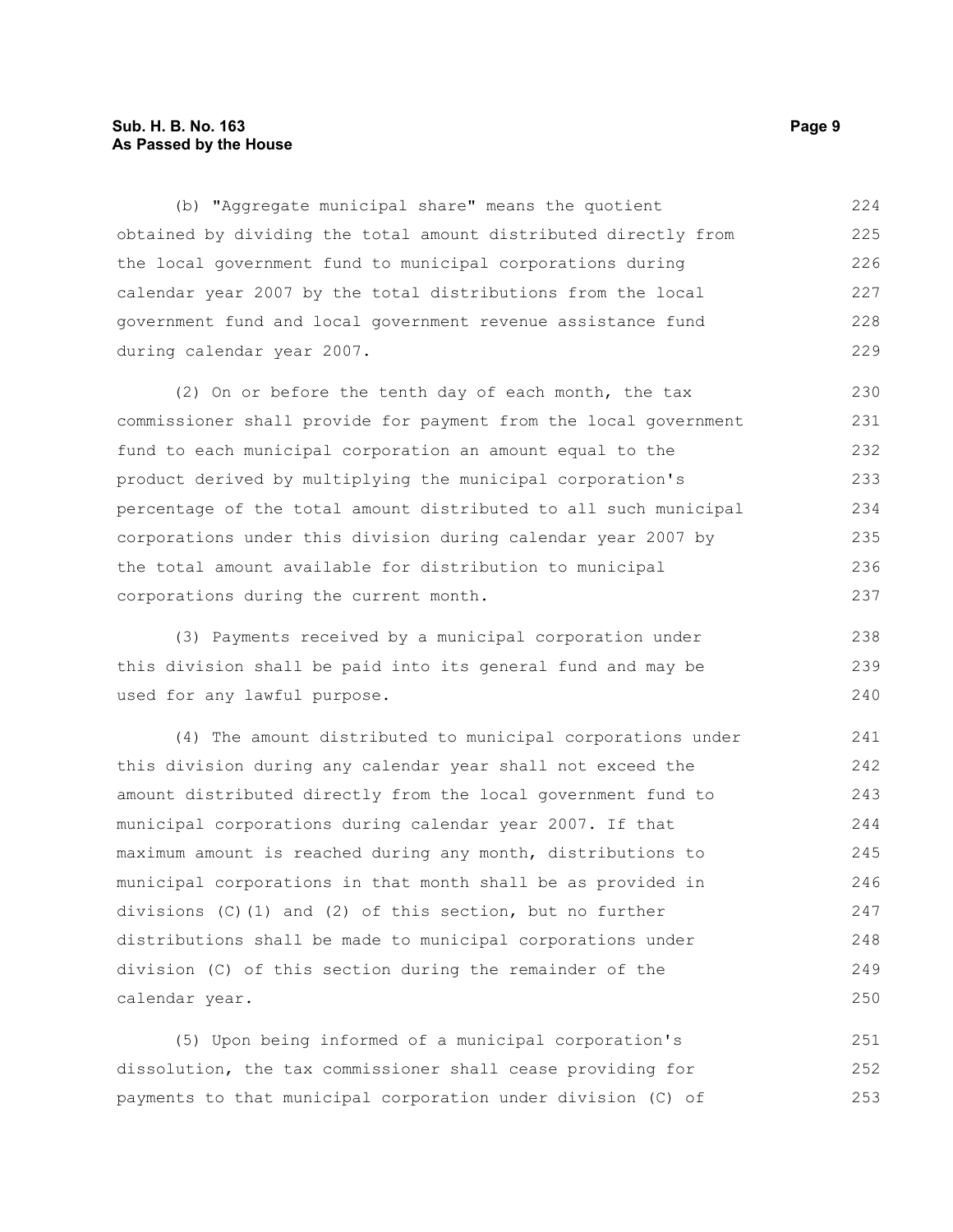this section. The proportionate shares of the total amount available for distribution to each of the remaining municipal corporations under this division shall be increased on a pro rata basis. 254 255 256 257

The tax commissioner shall reduce or cease payments under division (C) of this section to municipal corporations for which reduced a reduction or cessation of payments are required under section 5747.502 or 5747.504 of the Revised Code. 258 259 260 261

(D) Each municipal corporation which has in effect a tax imposed under Chapter 718. of the Revised Code shall, no later than the thirty-first day of August of each year, certify to the tax commissioner, on a form prescribed by the commissioner, the amount of income tax revenue collected and refunded by such municipal corporation pursuant to such chapter during the preceding calendar year, arranged, when possible, by the type of income from which the revenue was collected or the refund was issued. The municipal corporation shall also report the amount of income tax revenue collected and refunded on behalf of a joint economic development district or a joint economic development zone that levies an income tax administered by the municipal corporation and the amount of such revenue distributed to contracting parties during the preceding calendar year. The tax commissioner may withhold payment of local government fund moneys pursuant to division (C) of this section from any municipal corporation for failure to comply with this reporting requirement. 262 263 264 265 266 267 268 269 270 271 272 273 274 275 276 277 278 279

(E)(1) For the purposes of division (E) of this section:

(a) "Eligible taxing district" means a township, township fire district, or joint fire district for which the total taxable value of eligible power plants for tax year 2017 is at 281 282 283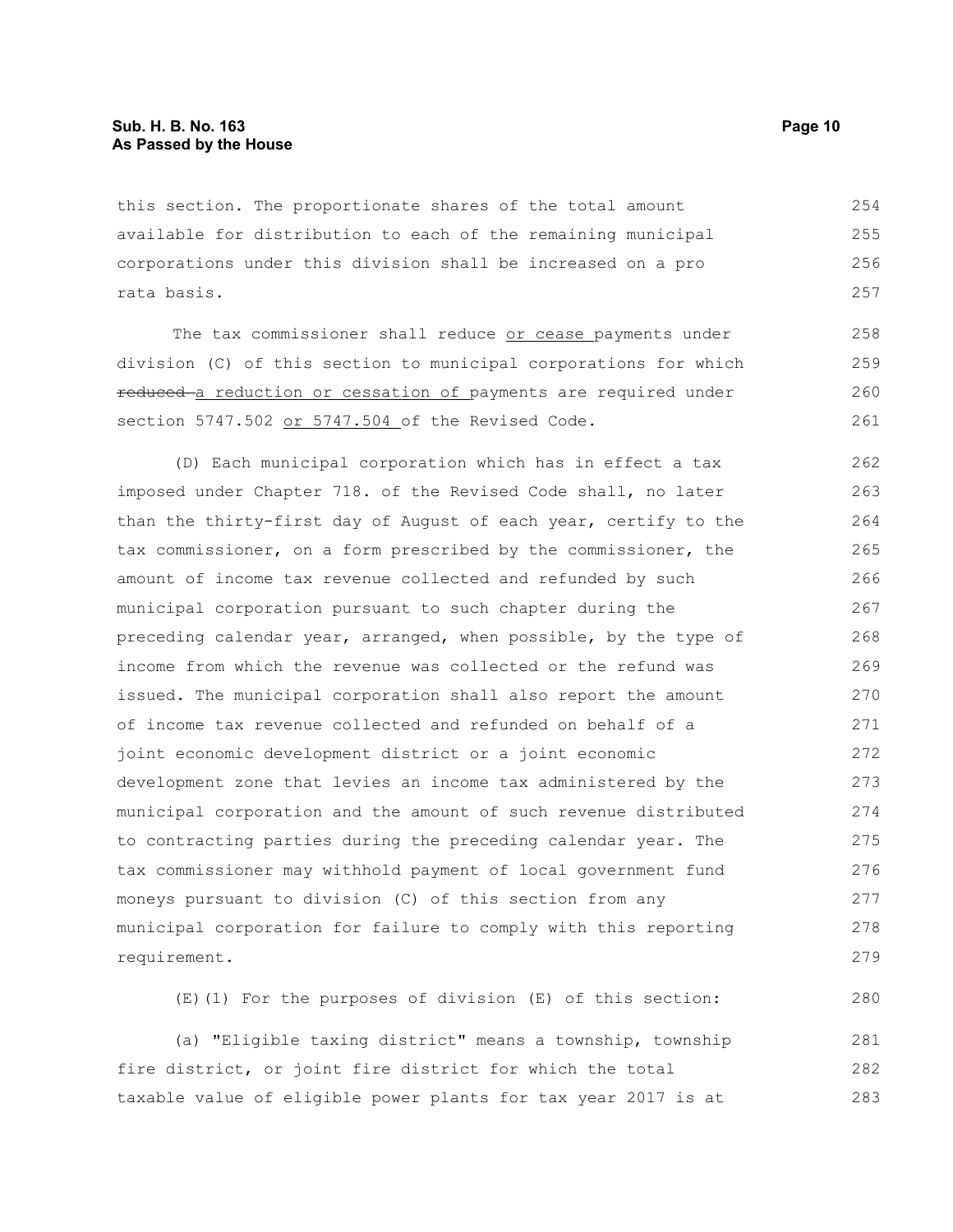least thirty per cent less than the total taxable value of eligible power plants for tax year 2016. 284 285

(b) "Eligible power plant" means a power plant that is subject to the requirements of 10 C.F.R. part 73.

(c) "Total taxable value of eligible power plants" of an eligible taxing district means the total taxable value of the taxable property of eligible power plants apportioned to the district as shown in a preliminary assessment or amended preliminary assessment and listed on the tax list of real and public utility property. 288 289 290 291 292 293

(d) "Taxable property" has the same meaning as in section 5727.01 of the Revised Code.

(e) "Tax rate" of an eligible taxing district means one of the following:

(i) For townships, the sum of the rates of levies imposed under section 505.39, 505.51, or division  $(I)$ ,  $(J)$ ,  $(U)$ , or  $(JJ)$ of section 5705.19 of the Revised Code and extended on the tax list of real and public utility property for tax year 2017, excluding any levy imposed at whatever rate is required to raise a fixed sum of money;

(ii) For township fire districts and joint fire districts, the sum of the rates of levies extended on the tax list of real and public utility property for tax year 2017, excluding any levy imposed at whatever rate is required to raise a fixed sum of money. 304 305 306 307 308

(2) Each fiscal year from fiscal year 2018 through fiscal year 2028, the tax commissioner shall compute the following amount for each eligible taxing district: 309 310 311

286 287

294 295

296 297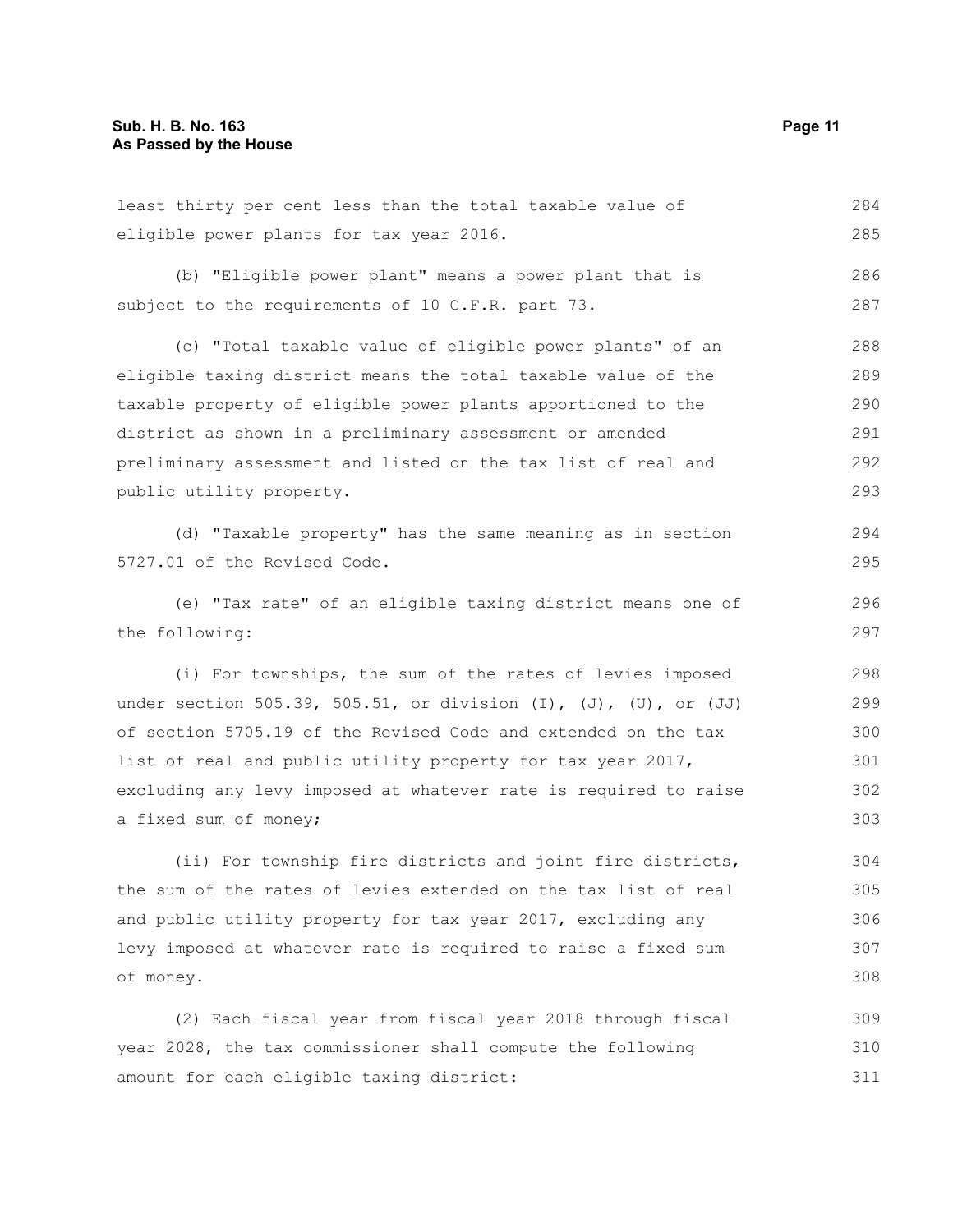#### **Sub. H. B. No. 163 Page 12 As Passed by the House**

(a) For fiscal years 2018 and 2019, the amount obtained by multiplying the eligible taxing district's tax rate by the difference obtained by subtracting (i) the total taxable value of eligible power plants of the district for tax year 2017 from (ii) the total taxable value of eligible power plants of the district for tax year 2016; 312 313 314 315 316 317

(b) For fiscal years 2020 through 2028, ninety per cent of the amount calculated for the district under division  $(E)(2)(a)$ or (b) of this section for the preceding fiscal year. 318 319 320

The commissioner shall certify the sum of the amounts calculated for all eligible taxing districts under this division for a fiscal year to the director of budget and management who, on or before the seventh day of each month of that fiscal year, shall transfer from the general revenue fund to the local government fund one-twelfth of the amount certified. 321 322 323 324 325 326

(3) On or before the tenth day of each month, the tax commissioner shall provide for payment to each county treasury in which an eligible taxing district is located an amount equal to one-twelfth of the amount computed for the district for that fiscal year under division (E)(2) of this section. 327 328 329 330 331

Money received into the treasury of a county under division (E) of this section shall be credited to the undivided local government fund in the treasury of the county on or before the fifteenth day of each month. On or before the twentieth day of each month, the county auditor shall issue warrants against the undivided local government fund for the amounts attributable to each eligible taxing district, and the treasurer shall distribute and pay such amounts to each eligible taxing district. Money received by a township fire district or joint fire district under this division shall be credited to the 332 333 334 335 336 337 338 339 340 341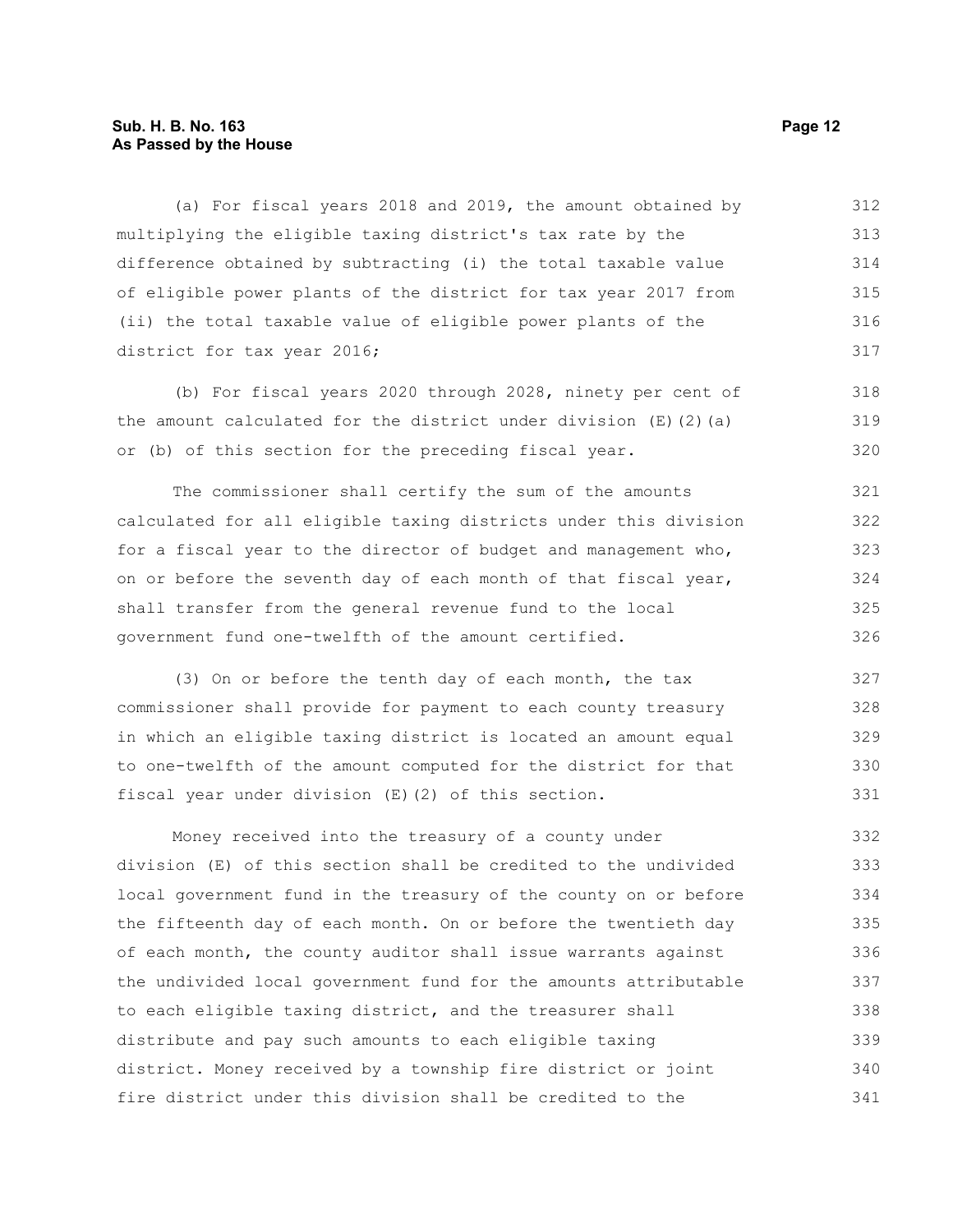district's general fund and may be used for any lawful purpose of the district. Money received by a township under this division shall be credited to the township's general fund and shall be used for the purpose of funding fire, police, emergency medical, or ambulance services. **Sec. 5747.504.** (A) As used in this section: (1) "Noncompliant municipal corporation" means a municipal corporation that has been declared to be a noncompliant municipal corporation in a declaratory judgment certified to the tax commissioner under division (E) of section 743.80 of the Revised Code. (2) "Affected subdivision" means a municipal corporation or township that has been declared to be an affected subdivision in a declaratory judgment certified to the tax commissioner under division (E) of section 743.80 of the Revised Code. (B) Upon receiving a certification of a declaratory judgment under division (E) of section 743.80 of the Revised Code, the tax commissioner shall do all of the following: (1) Immediately forward a copy of the declaratory judgment to the director of environmental protection, the director of the Ohio public works commission, the Ohio water development authority, and the director of development services; (2) Cease providing for payments to the noncompliant municipal corporation under division (C) of section 5747.50 of the Revised Code, beginning with the next required payment, and reduce payments to the appropriate county undivided local government fund under division (B) of section 5747.50 of the Revised Code by an amount equal to the payments the municipal corporation would otherwise receive under section 5747.503, 342 343 344 345 346 347 348 349 350 351 352 353 354 355 356 357 358 359 360 361 362 363 364 365 366 367 368 369 370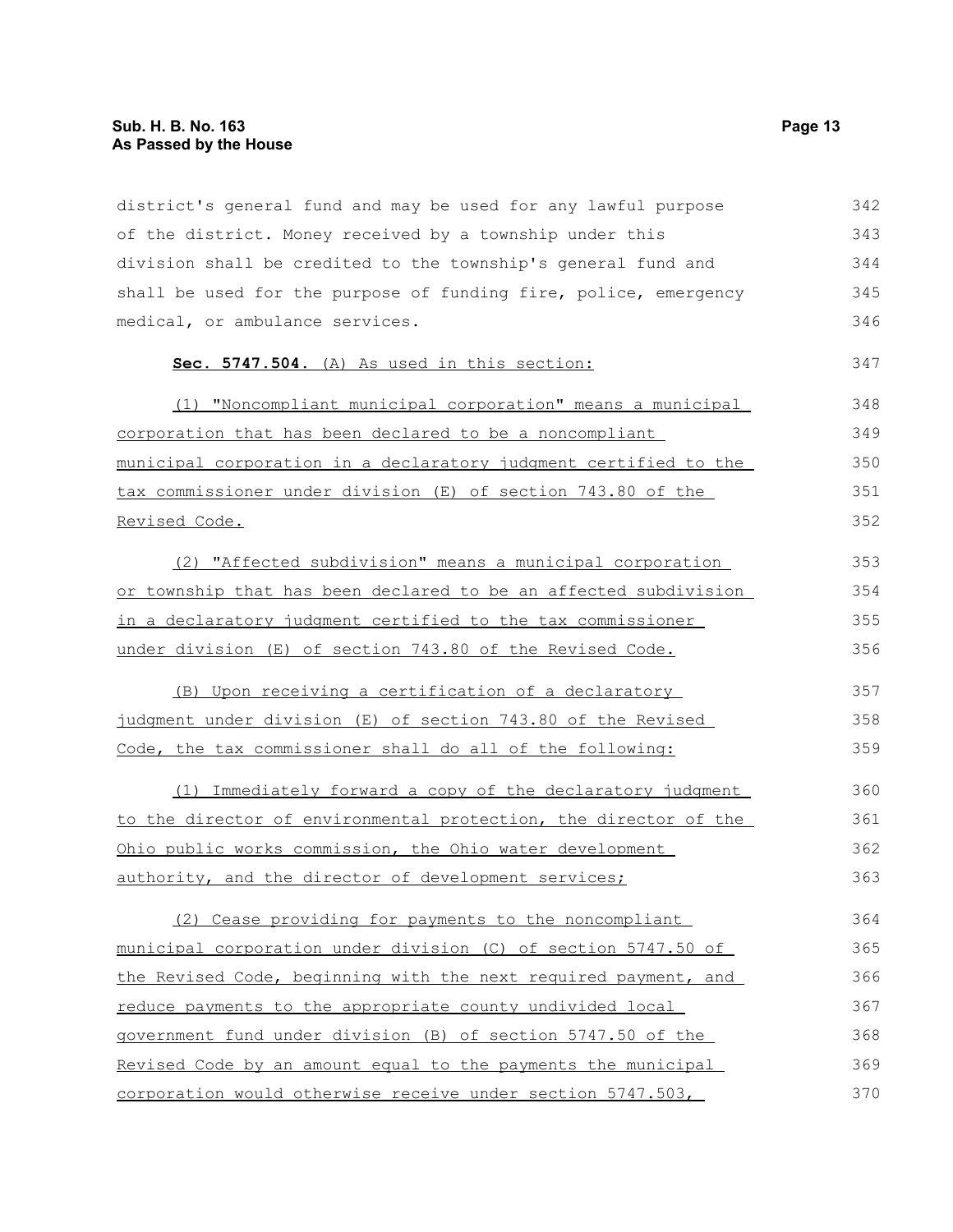| 5747.51, or 5747.53 of the Revised Code, in both cases beginning | 371 |
|------------------------------------------------------------------|-----|
| with the next required payment;                                  | 372 |
| (3) Immediately notify the county auditor and county             | 373 |
| treasurer that payments to the noncompliant municipal            | 374 |
| corporation from the county undivided local government fund are  | 375 |
| to cease until the tax commissioner notifies the auditor and     | 376 |
| treasurer under division (C)(3) of this section that the         | 377 |
| payments are to resume.                                          | 378 |
| The county treasurer shall cease providing for payments to       | 379 |
| the municipal corporation from the undivided local government    | 380 |
| fund beginning with the payment specified by the tax             | 381 |
| commissioner.                                                    | 382 |
| (C) Upon receiving a certification of a declaratory              | 383 |
| judgment under division (F) of section 743.80 of the Revised     | 384 |
| Code, the tax commissioner shall do all of the following:        | 385 |
| (1) Immediately forward a copy of the declaratory judgment       | 386 |
| to the director of environmental protection, the director of the | 387 |
| Ohio public works commission, the Ohio water development         | 388 |
| authority, and the director of development services;             | 389 |
| (2) Resume payments to the formerly noncompliant municipal       | 390 |
| corporation under division (C) of section 5747.50 of the Revised | 391 |
| Code and resume payments to the county's undivided local         | 392 |
| government fund to the extent such payments were reduced under   | 393 |
| division (B) (2) of this section, in both cases beginning with   | 394 |
| the next required payment;                                       | 395 |
| Immediately notify the county auditor and county<br>(3)          | 396 |
| treasurer that the treasurer is to resume payments from the      | 397 |
|                                                                  | 200 |

undivided local government fund to the formerly noncompliant municipal corporation under section 5747.503, 5747.51, or 398 399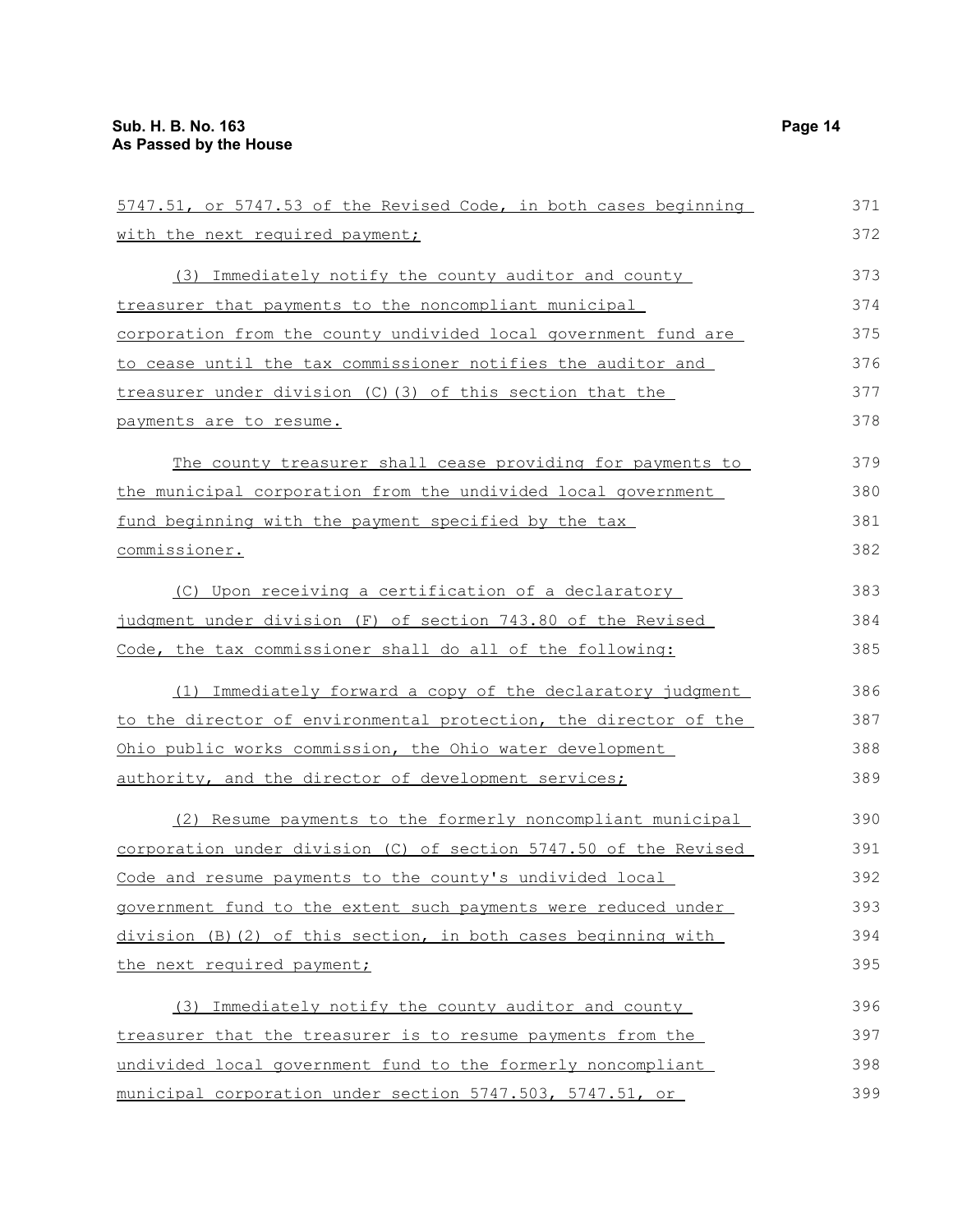400

| The county treasurer shall resume payments to the                | 401 |
|------------------------------------------------------------------|-----|
| municipal corporation from the undivided local government fund   | 402 |
| beginning with the payment specified by the tax commissioner.    | 403 |
| (D) The tax commissioner shall provide for payment of an         | 404 |
| amount equal to amounts withheld from a noncompliant municipal   | 405 |
| corporation under division (B) (2) of this section to each       | 406 |
| township and municipal corporation that is an affected           | 407 |
| subdivision with respect to the noncompliant municipal           | 408 |
| corporation. The payment to each such subdivision shall be in    | 409 |
| the proportion that the population of that subdivision bears to  | 410 |
| the total population of all affected subdivisions, as determined | 411 |
| by the most recent federal decennial census.                     | 412 |
| (E) An affected subdivision shall use money received under       | 413 |
| division (D) of this section for the current operating expenses  | 414 |
| of the subdivision.                                              | 415 |
| Sec. 5747.51. (A) On or before the twenty-fifth day of           | 416 |
| July of each year, the tax commissioner shall make and certify   | 417 |
| to the county auditor of each county an estimate of the amount   | 418 |
| of the local government fund to be allocated to the undivided    | 419 |
| local government fund of each county for the ensuing calendar    | 420 |
| year, adjusting the total as required to account for             | 421 |
| subdivisions receiving local government funds under section      | 422 |
| 5747.502 of the Revised Code or subdivisions ceasing to receive  | 423 |
| local government funds under section 5747.504 of the Revised     | 424 |
| Code.                                                            | 425 |
| (B) At each annual reqular session of the county budget          | 426 |

commission convened pursuant to section 5705.27 of the Revised Code, each auditor shall present to the commission the 427 428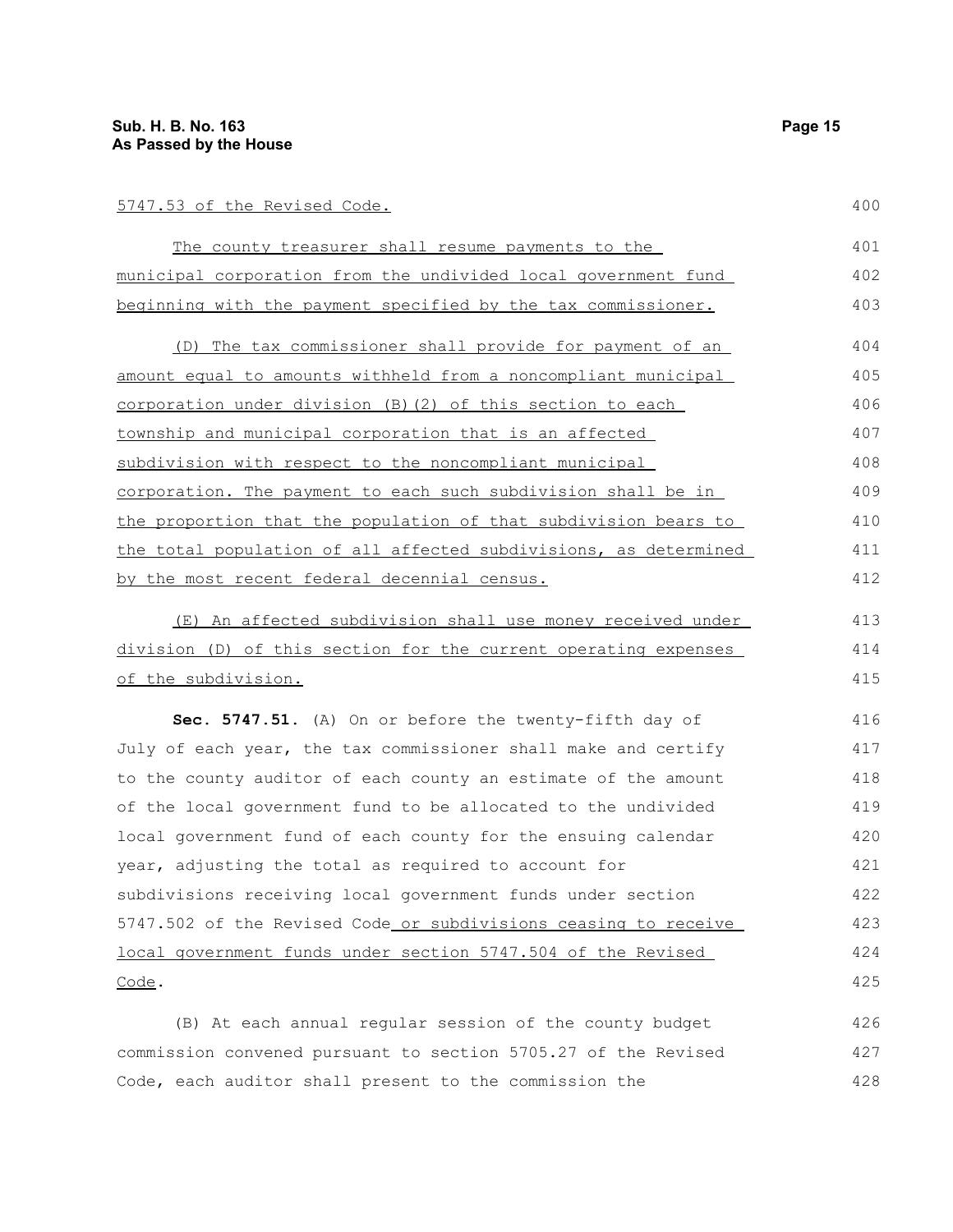#### **Sub. H. B. No. 163 Page 16 As Passed by the House**

certificate of the commissioner, the annual tax budget and estimates, and the records showing the action of the commission in its last preceding regular session. The commission, after extending to the representatives of each subdivision an opportunity to be heard, under oath administered by any member of the commission, and considering all the facts and information presented to it by the auditor, shall determine the amount of the undivided local government fund needed by and to be apportioned to each subdivision for current operating expenses, as shown in the tax budget of the subdivision. This determination shall be made pursuant to divisions (C) to (I) of this section, unless the commission has provided for a formula pursuant to section 5747.53 of the Revised Code. The commissioner shall reduce or increase the amount of funds from the undivided local government fund to a subdivision required to receive reduced or increased funds under section 5747.502 or 5747.504 of the Revised Code. 429 430 431 432 433 434 435 436 437 438 439 440 441 442 443 444 445

Nothing in this section prevents the budget commission, for the purpose of apportioning the undivided local government fund, from inquiring into the claimed needs of any subdivision as stated in its tax budget, or from adjusting claimed needs to reflect actual needs. For the purposes of this section, "current operating expenses" means the lawful expenditures of a subdivision, except those for permanent improvements and except payments for interest, sinking fund, and retirement of bonds, notes, and certificates of indebtedness of the subdivision. 446 447 448 449 450 451 452 453 454

(C) The commission shall determine the combined total of the estimated expenditures, including transfers, from the general fund and any special funds other than special funds established for road and bridge; street construction, maintenance, and repair; state highway improvement; and gas, 455 456 457 458 459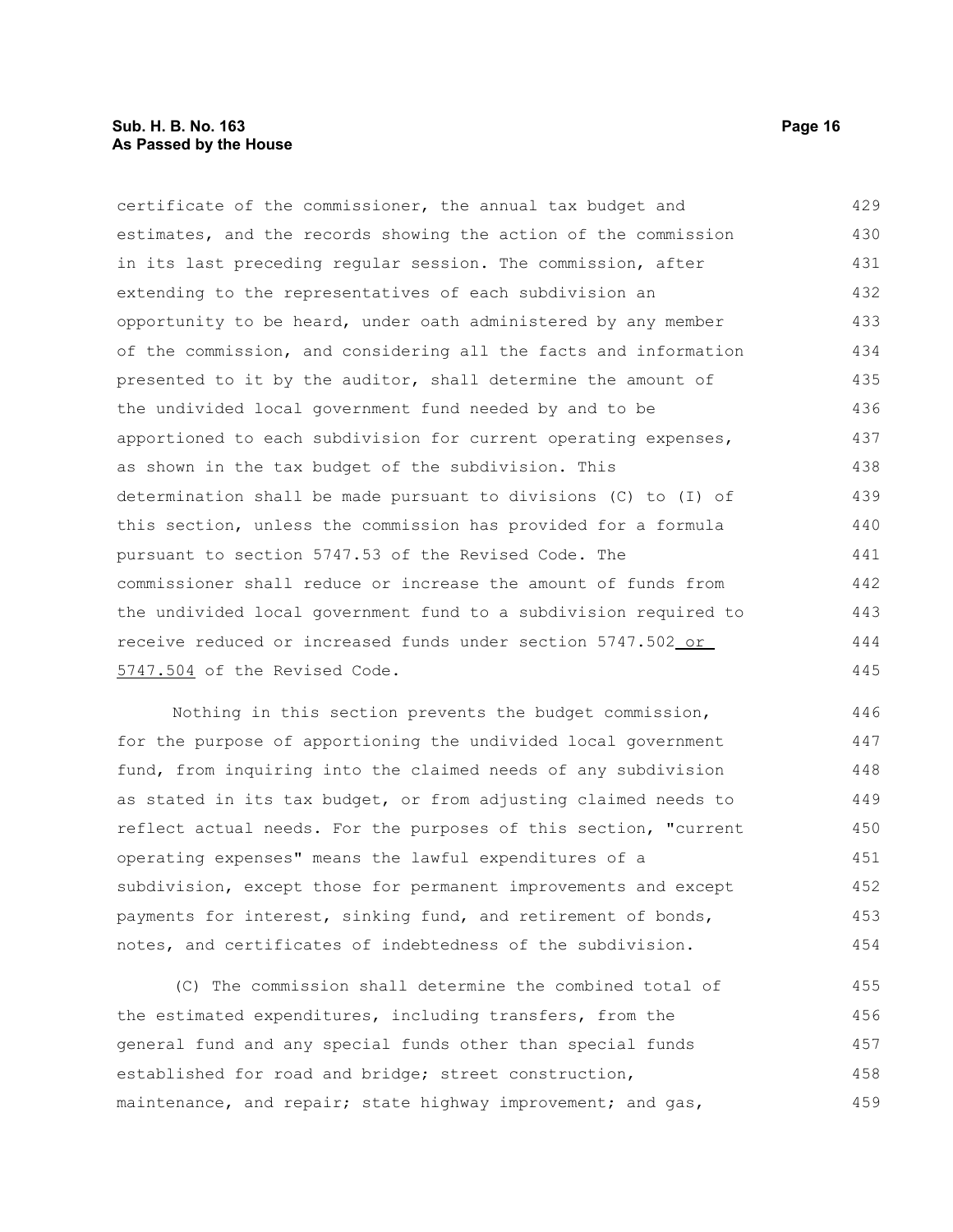water, sewer, and electric public utilities operated by a subdivision, as shown in the subdivision's tax budget for the ensuing calendar year. 460 461 462

(D) From the combined total of expenditures calculated pursuant to division (C) of this section, the commission shall deduct the following expenditures, if included in these funds in the tax budget: 463 464 465 466

(1) Expenditures for permanent improvements as defined in division (E) of section 5705.01 of the Revised Code; 467 468

(2) In the case of counties and townships, transfers to the road and bridge fund, and in the case of municipalities, transfers to the street construction, maintenance, and repair fund and the state highway improvement fund; 469 470 471 472

(3) Expenditures for the payment of debt charges; 473

(4) Expenditures for the payment of judgments.

(E) In addition to the deductions made pursuant to division (D) of this section, revenues accruing to the general fund and any special fund considered under division (C) of this section from the following sources shall be deducted from the combined total of expenditures calculated pursuant to division (C) of this section: 475 476 477 478 479 480

(1) Taxes levied within the ten-mill limitation, as defined in section 5705.02 of the Revised Code; 481 482

(2) The budget commission allocation of estimated county public library fund revenues to be distributed pursuant to section 5747.48 of the Revised Code; 483 484 485

(3) Estimated unencumbered balances as shown on the tax budget as of the thirty-first day of December of the current 486 487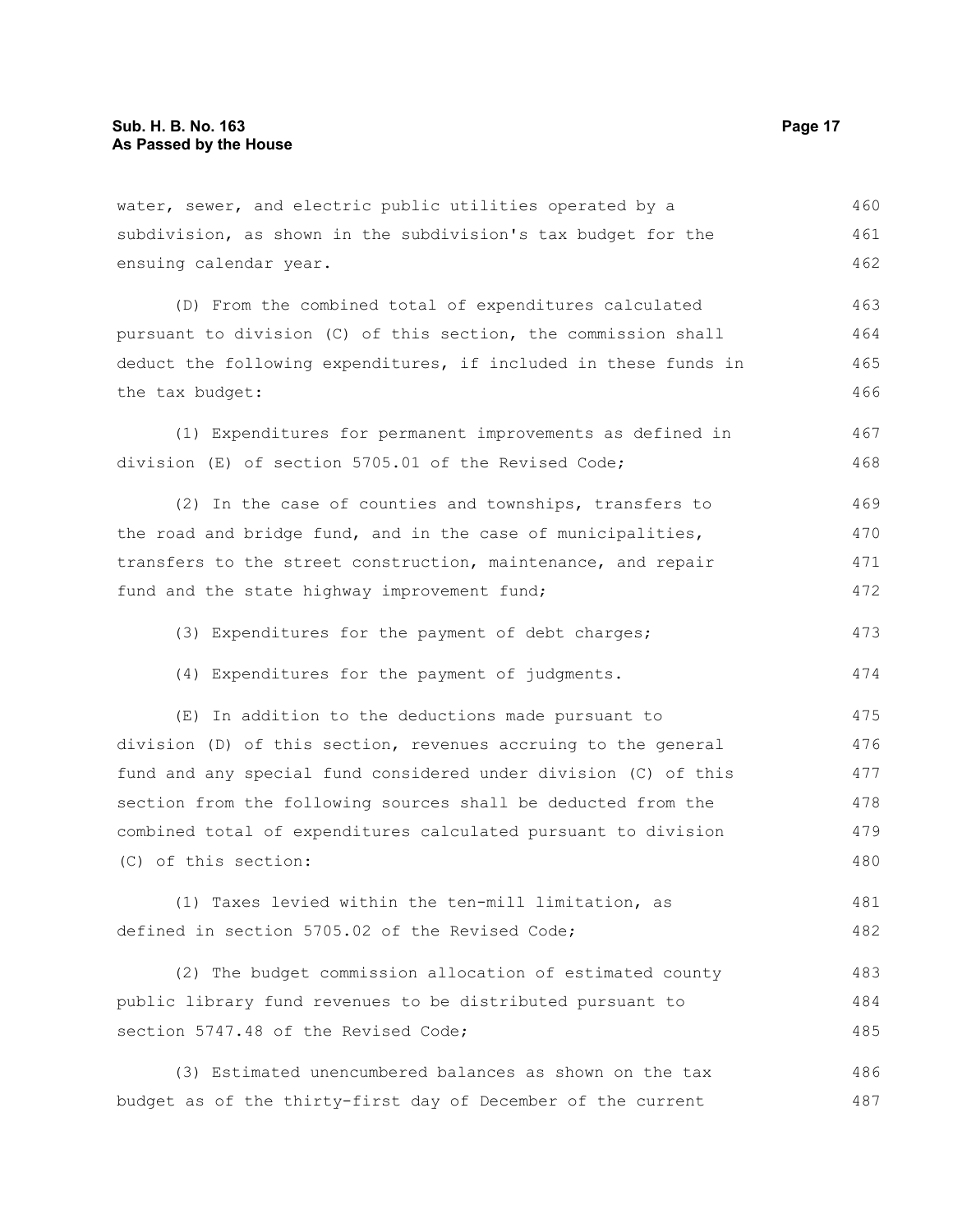| year in the general fund, but not any estimated balance in any   |     |
|------------------------------------------------------------------|-----|
| special fund considered in division (C) of this section;         | 489 |
| (4) Revenue, including transfers, shown in the general           | 490 |
| fund and any special funds other than special funds established  | 491 |
| for road and bridge; street construction, maintenance, and       | 492 |
| repair; state highway improvement; and gas, water, sewer, and    | 493 |
| electric public utilities, from all other sources except those   | 494 |
| that a subdivision receives from an additional tax or service    | 495 |
| charge voted by its electorate or receives from special          | 496 |
| assessment or revenue bond collection. For the purposes of this  | 497 |
| division, where the charter of a municipal corporation prohibits | 498 |
| the levy of an income tax, an income tax levied by the           | 499 |
| legislative authority of such municipal corporation pursuant to  |     |
| an amendment of the charter of that municipal corporation to     | 501 |
| authorize such a levy represents an additional tax voted by the  | 502 |
| electorate of that municipal corporation. For the purposes of    | 503 |
| this division, any measure adopted by a board of county          | 504 |
| commissioners pursuant to section 322.02, 4504.02, or 5739.021   |     |
| of the Revised Code, including those measures upheld by the      |     |
| electorate in a referendum conducted pursuant to section         | 507 |
| 322.021, 4504.021, or 5739.022 of the Revised Code, shall not be |     |
| considered an additional tax voted by the electorate.            | 509 |
| Subject to division (G) of section 5705.29 of the Revised        | 510 |
| Code, money in a reserve balance account established by a        | 511 |

county, township, or municipal corporation under section 5705.13 of the Revised Code shall not be considered an unencumbered balance or revenue under division (E)(3) or (4) of this section. Money in a reserve balance account established by a township under section 5705.132 of the Revised Code shall not be considered an unencumbered balance or revenue under division (E) (3) or (4) of this section. 512 513 514 515 516 517 518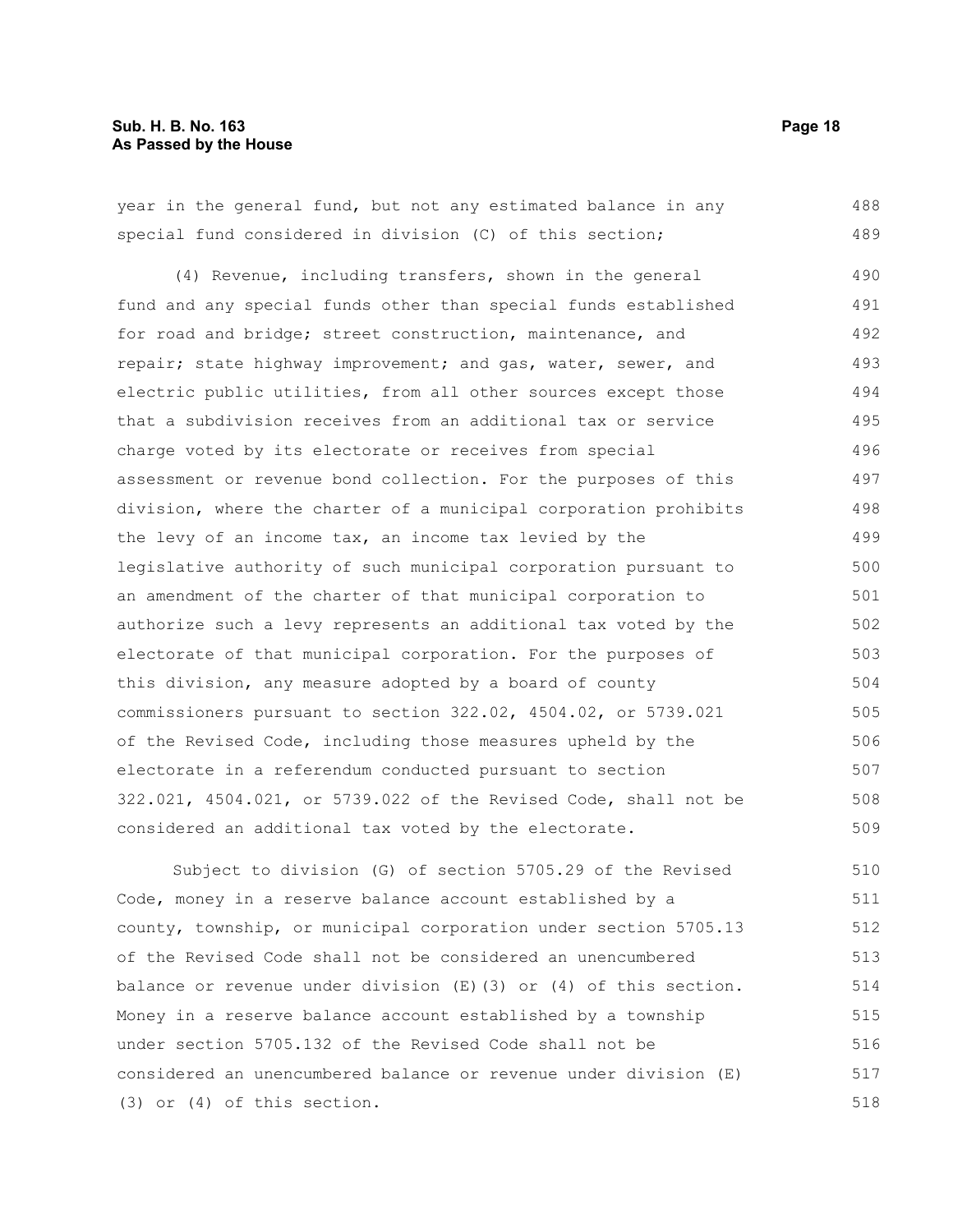#### **Sub. H. B. No. 163 Page 19 As Passed by the House**

If a county, township, or municipal corporation has created and maintains a nonexpendable trust fund under section 5705.131 of the Revised Code, the principal of the fund, and any additions to the principal arising from sources other than the reinvestment of investment earnings arising from such a fund, shall not be considered an unencumbered balance or revenue under division (E)(3) or (4) of this section. Only investment earnings arising from investment of the principal or investment of such additions to principal may be considered an unencumbered balance or revenue under those divisions. 519 520 521 522 523 524 525 526 527 528

(F) The total expenditures calculated pursuant to division (C) of this section, less the deductions authorized in divisions (D) and (E) of this section, shall be known as the "relative need" of the subdivision, for the purposes of this section.

(G) The budget commission shall total the relative need of all participating subdivisions in the county, and shall compute a relative need factor by dividing the total estimate of the undivided local government fund by the total relative need of all participating subdivisions.

(H) The relative need of each subdivision shall be multiplied by the relative need factor to determine the proportionate share of the subdivision in the undivided local government fund of the county; provided, that the maximum proportionate share of a county shall not exceed the following maximum percentages of the total estimate of the undivided local government fund governed by the relationship of the percentage of the population of the county that resides within municipal corporations within the county to the total population of the county as reported in the reports on population in Ohio by the department of development as of the twentieth day of July of the 538 539 540 541 542 543 544 545 546 547 548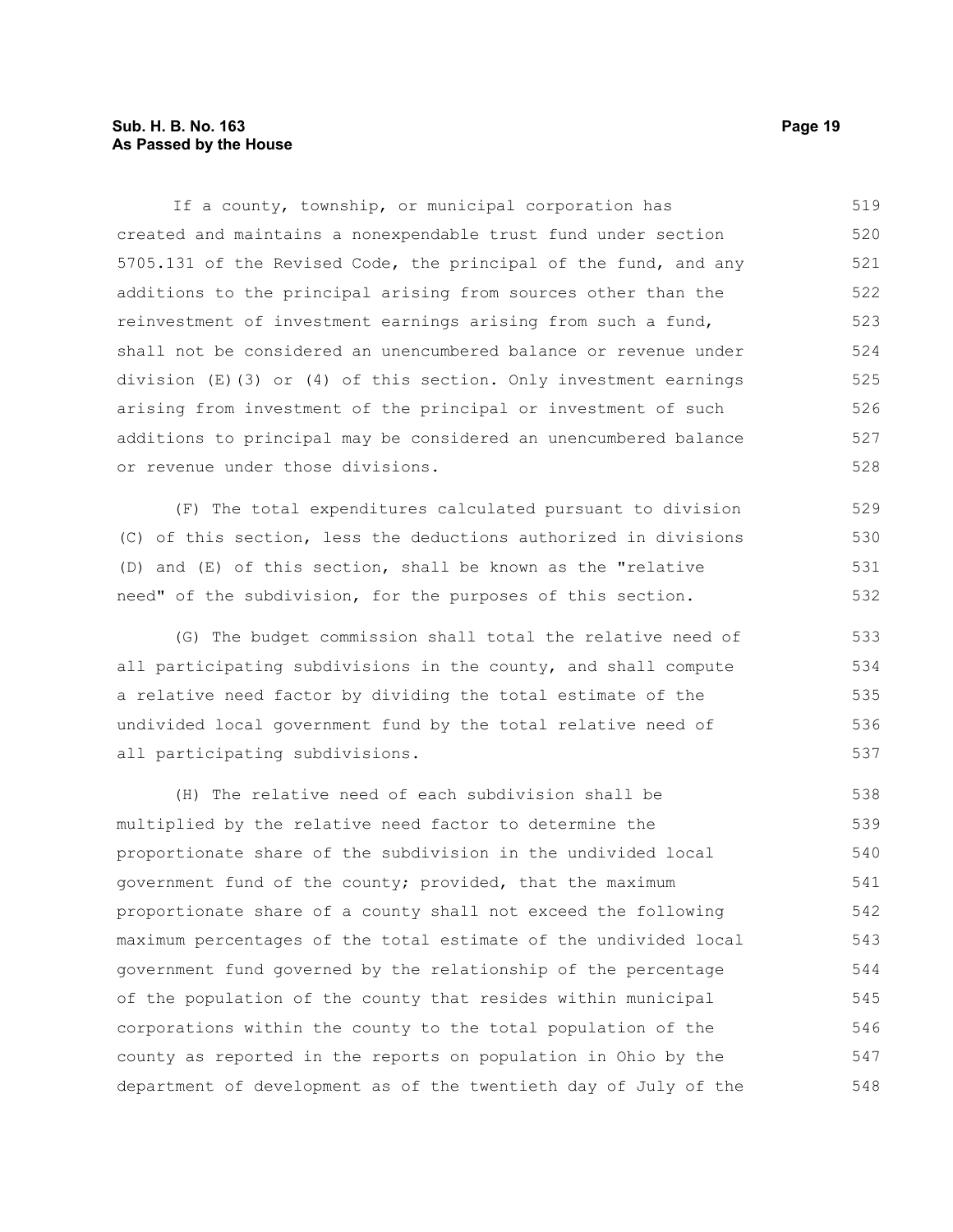| year in which the tax budget is filed with the budget |                     | 549 |
|-------------------------------------------------------|---------------------|-----|
| commission:                                           |                     | 550 |
|                                                       | Percentage share of | 551 |
| Percentage of municipal                               | the county shall    | 552 |
| population within the county:                         | not exceed:         | 553 |

Less than forty-one per cent Sixty per cent Forty-one per cent or more but Fifty per cent less than eighty-one per cent 554 555 556

Eighty-one per cent or more Thirty per cent 557

Where the proportionate share of the county exceeds the limitations established in this division, the budget commission shall adjust the proportionate shares determined pursuant to this division so that the proportionate share of the county does not exceed these limitations, and it shall increase the proportionate shares of all other subdivisions on a pro rata basis. In counties having a population of less than one hundred thousand, not less than ten per cent shall be distributed to the townships therein. 558 559 560 561 562 563 564 565 566

(I) The proportionate share of each subdivision in the undivided local government fund determined pursuant to division (H) of this section for any calendar year shall not be less than the product of the average of the percentages of the undivided local government fund of the county as apportioned to that subdivision for the calendar years 1968, 1969, and 1970, multiplied by the total amount of the undivided local government fund of the county apportioned pursuant to former section 5735.23 of the Revised Code for the calendar year 1970. For the purposes of this division, the total apportioned amount for the calendar year 1970 shall be the amount actually allocated to the 567 568 569 570 571 572 573 574 575 576 577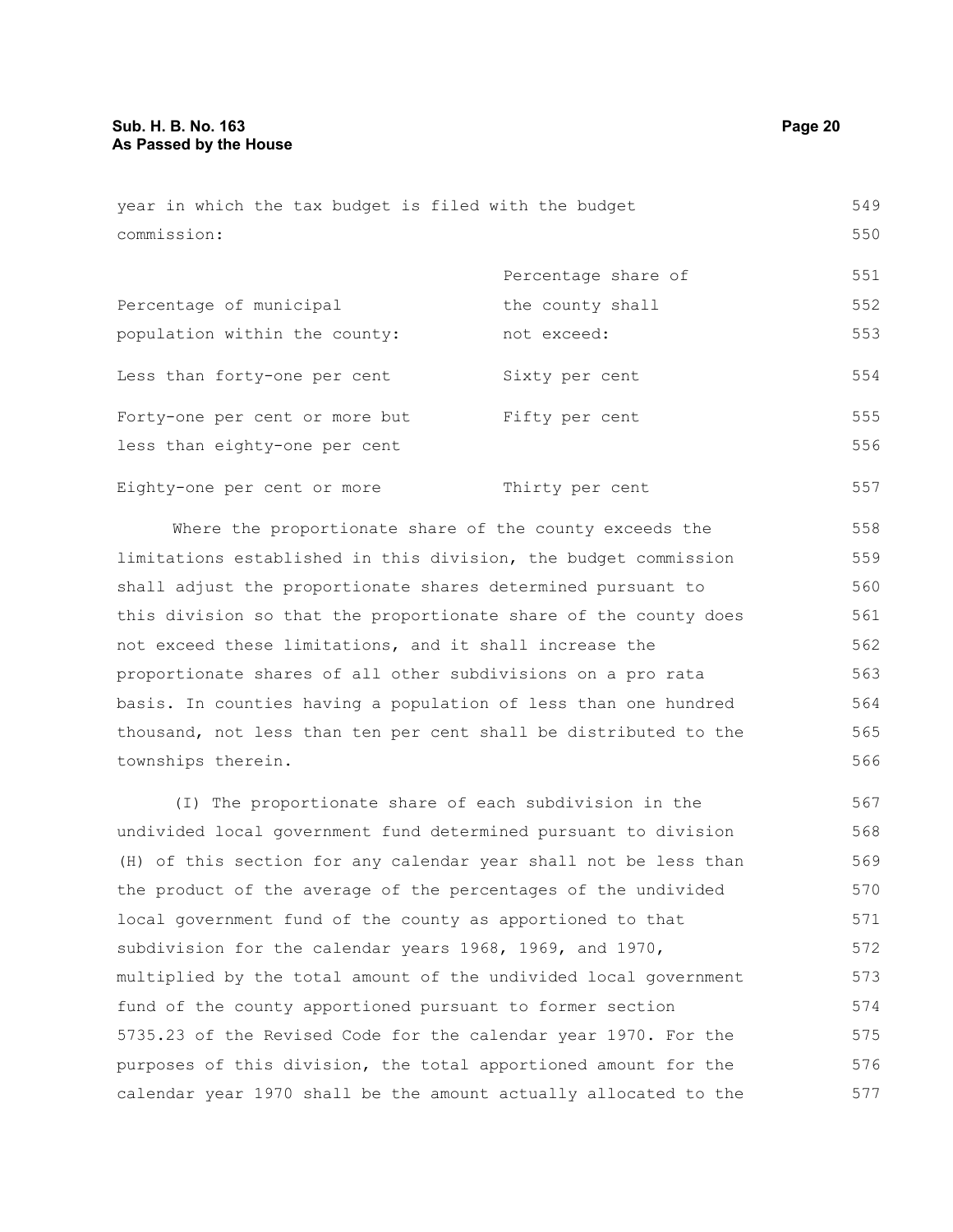county in 1970 from the state collected intangible tax as levied by section 5707.03 of the Revised Code and distributed pursuant to section 5725.24 of the Revised Code, plus the amount received by the county in the calendar year 1970 pursuant to division (B) (1) of former section 5739.21 of the Revised Code, and distributed pursuant to former section 5739.22 of the Revised Code. If the total amount of the undivided local government fund for any calendar year is less than the amount of the undivided local government fund apportioned pursuant to former section 5739.23 of the Revised Code for the calendar year 1970, the minimum amount guaranteed to each subdivision for that calendar year pursuant to this division shall be reduced on a basis proportionate to the amount by which the amount of the undivided local government fund for that calendar year is less than the amount of the undivided local government fund apportioned for the calendar year 1970. 578 579 580 581 582 583 584 585 586 587 588 589 590 591 592 593

(J) On the basis of such apportionment, the county auditor shall compute the percentage share of each such subdivision in the undivided local government fund and shall at the same time certify to the tax commissioner the percentage share of the county as a subdivision. No payment shall be made from the undivided local government fund, except in accordance with such percentage shares. 594 595 596 597 598 599 600

Within ten days after the budget commission has made its apportionment, whether conducted pursuant to section 5747.51 or 5747.53 of the Revised Code, the auditor shall publish a list of the subdivisions and the amount each is to receive from the undivided local government fund and the percentage share of each subdivision, in a newspaper or newspapers of countywide circulation, and send a copy of such allocation to the tax commissioner. 601 602 603 604 605 606 607 608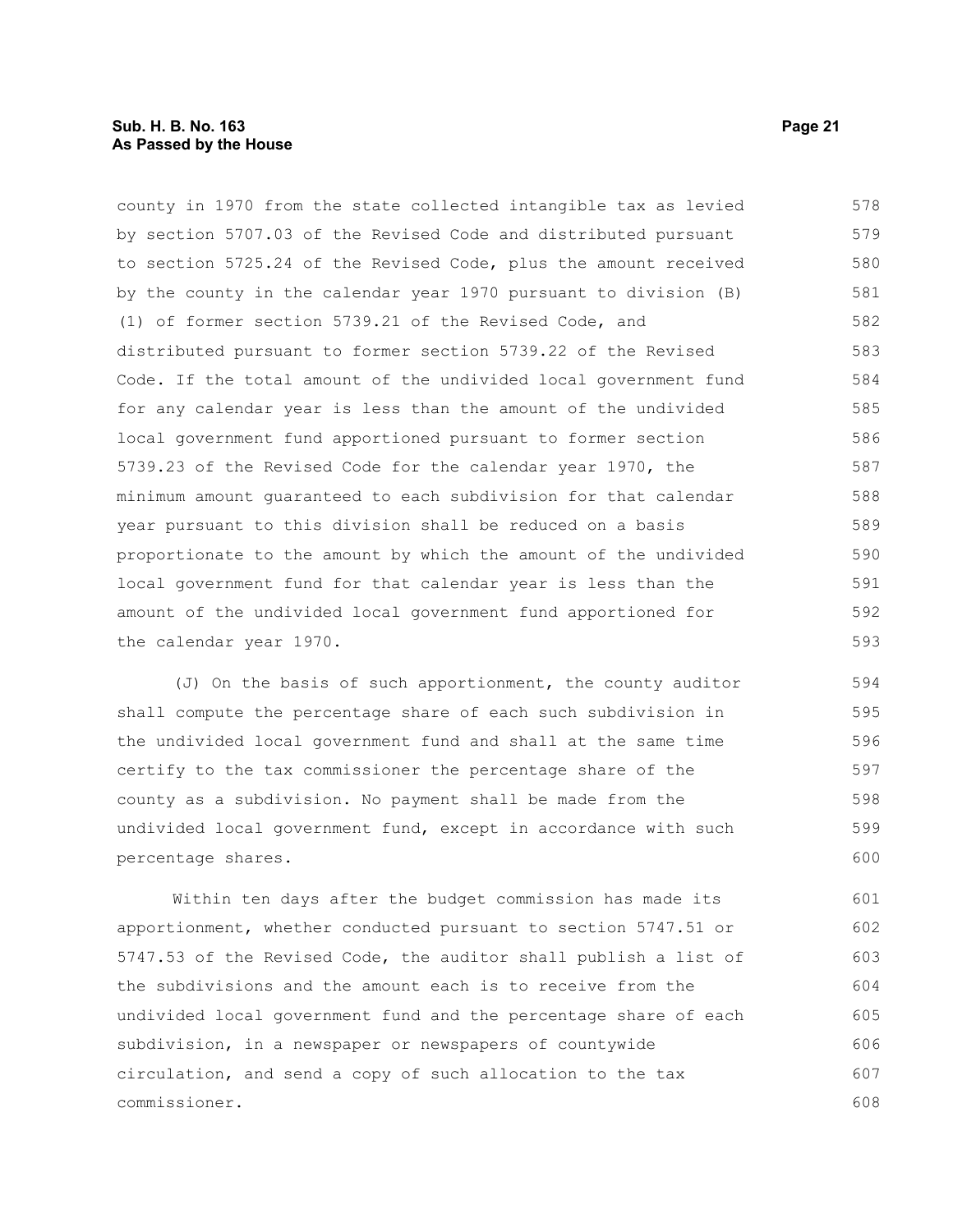#### **Sub. H. B. No. 163 Page 22 As Passed by the House**

The county auditor shall also send a copy of such allocation by ordinary or electronic mail to the fiscal officer of each subdivision entitled to participate in the allocation of the undivided local government fund of the county. This copy shall constitute the official notice of the commission action referred to in section 5705.37 of the Revised Code. 609 610 611 612 613 614

All money received into the treasury of a subdivision from the undivided local government fund in a county treasury shall be paid into the general fund and used for the current operating expenses of the subdivision.

If a municipal corporation maintains a municipal university, such municipal university, when the board of trustees so requests the legislative authority of the municipal corporation, shall participate in the money apportioned to such municipal corporation from the total local government fund, however created and constituted, in such amount as requested by the board of trustees, provided such sum does not exceed nine per cent of the total amount paid to the municipal corporation. 619 620 621 622 623 624 625 626

If any public official fails to maintain the records required by sections 5747.50 to 5747.55 of the Revised Code or by the rules issued by the tax commissioner, the auditor of state, or the treasurer of state pursuant to such sections, or fails to comply with any law relating to the enforcement of such sections, the local government fund money allocated to the county may be withheld until such time as the public official has complied with such sections or such law or the rules issued pursuant thereto. 627 628 629 630 631 632 633 634 635

**Sec. 5747.53.** (A) As used in this section: 636

(1) "City, located wholly or partially in the county, with 637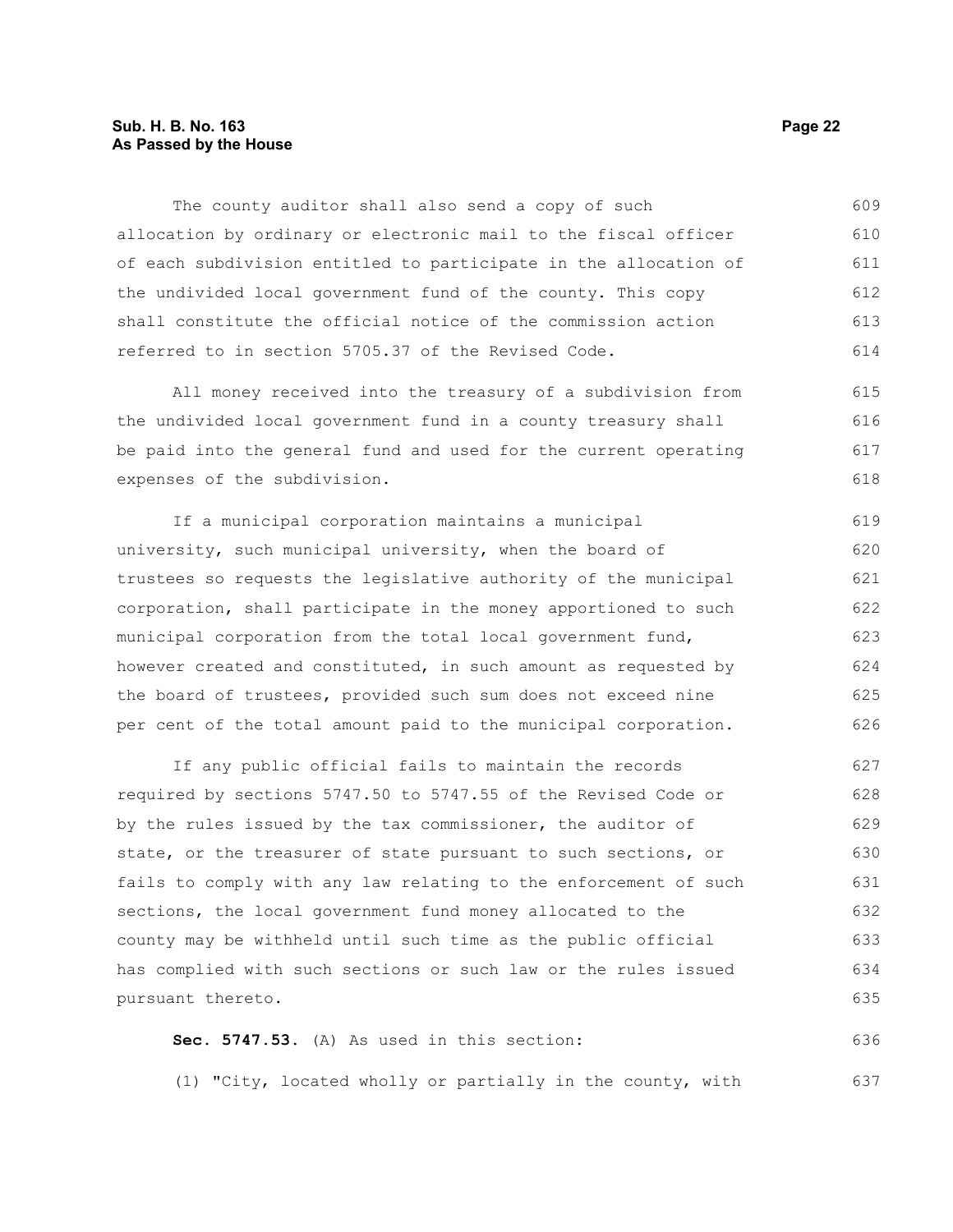the greatest population" means the city, located wholly or partially in the county, with the greatest population residing in the county; however, if the county budget commission on or before January 1, 1998, adopted an alternative method of apportionment that was approved by the legislative authority of the city, located partially in the county, with the greatest population but not the greatest population residing in the county, "city, located wholly or partially in the county, with the greatest population" means the city, located wholly or partially in the county, with the greatest population whether residing in the county or not, if this alternative meaning is adopted by action of the board of county commissioners and a majority of the boards of township trustees and legislative authorities of municipal corporations located wholly or partially in the county. 638 639 640 641 642 643 644 645 646 647 648 649 650 651 652

(2) "Participating political subdivision" means a municipal corporation or township that satisfies all of the following: 653 654 655

(a) It is located wholly or partially in the county. 656

(b) It is not the city, located wholly or partially in the county, with the greatest population.

(c) Undivided local government fund moneys are apportioned to it under the county's alternative method or formula of apportionment in the current calendar year.

(B) In lieu of the method of apportionment of the undivided local government fund of the county provided by section 5747.51 of the Revised Code, the county budget commission may provide for the apportionment of the fund under an alternative method or on a formula basis as authorized by 662 663 664 665 666

657 658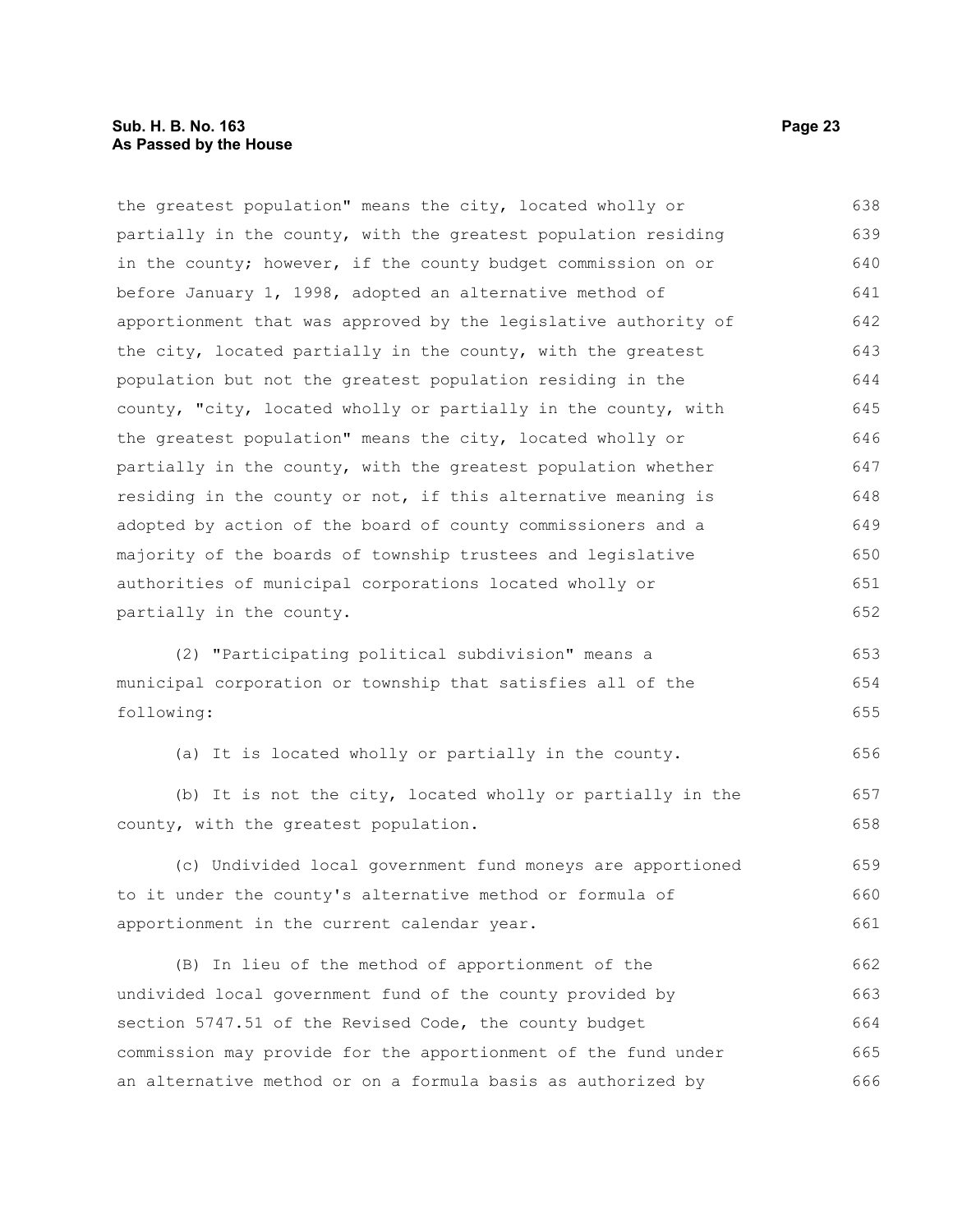#### **Sub. H. B. No. 163 Page 24 As Passed by the House**

this section. The commissioner shall reduce or increase the amount of funds from the undivided local government fund to a subdivision required to receive reduced or increased funds under section 5747.502 or 5747.504 of the Revised Code. 667 668 669 670

Except as otherwise provided in division (C) of this section, the alternative method of apportionment shall have first been approved by all of the following governmental units: the board of county commissioners; the legislative authority of the city, located wholly or partially in the county, with the greatest population; and a majority of the boards of township trustees and legislative authorities of municipal corporations, located wholly or partially in the county, excluding the legislative authority of the city, located wholly or partially in the county, with the greatest population. In granting or denying approval for an alternative method of apportionment, the board of county commissioners, boards of township trustees, and legislative authorities of municipal corporations shall act by motion. A motion to approve shall be passed upon a majority vote of the members of a board of county commissioners, board of township trustees, or legislative authority of a municipal corporation, shall take effect immediately, and need not be published. 671 672 673 674 675 676 677 678 679 680 681 682 683 684 685 686 687 688

Any alternative method of apportionment adopted and approved under this division may be revised, amended, or repealed in the same manner as it may be adopted and approved. If an alternative method of apportionment adopted and approved under this division is repealed, the undivided local government fund of the county shall be apportioned among the subdivisions eligible to participate in the fund, commencing in the ensuing calendar year, under the apportionment provided in section 5747.52 of the Revised Code, unless the repeal occurs by 689 690 691 692 693 694 695 696 697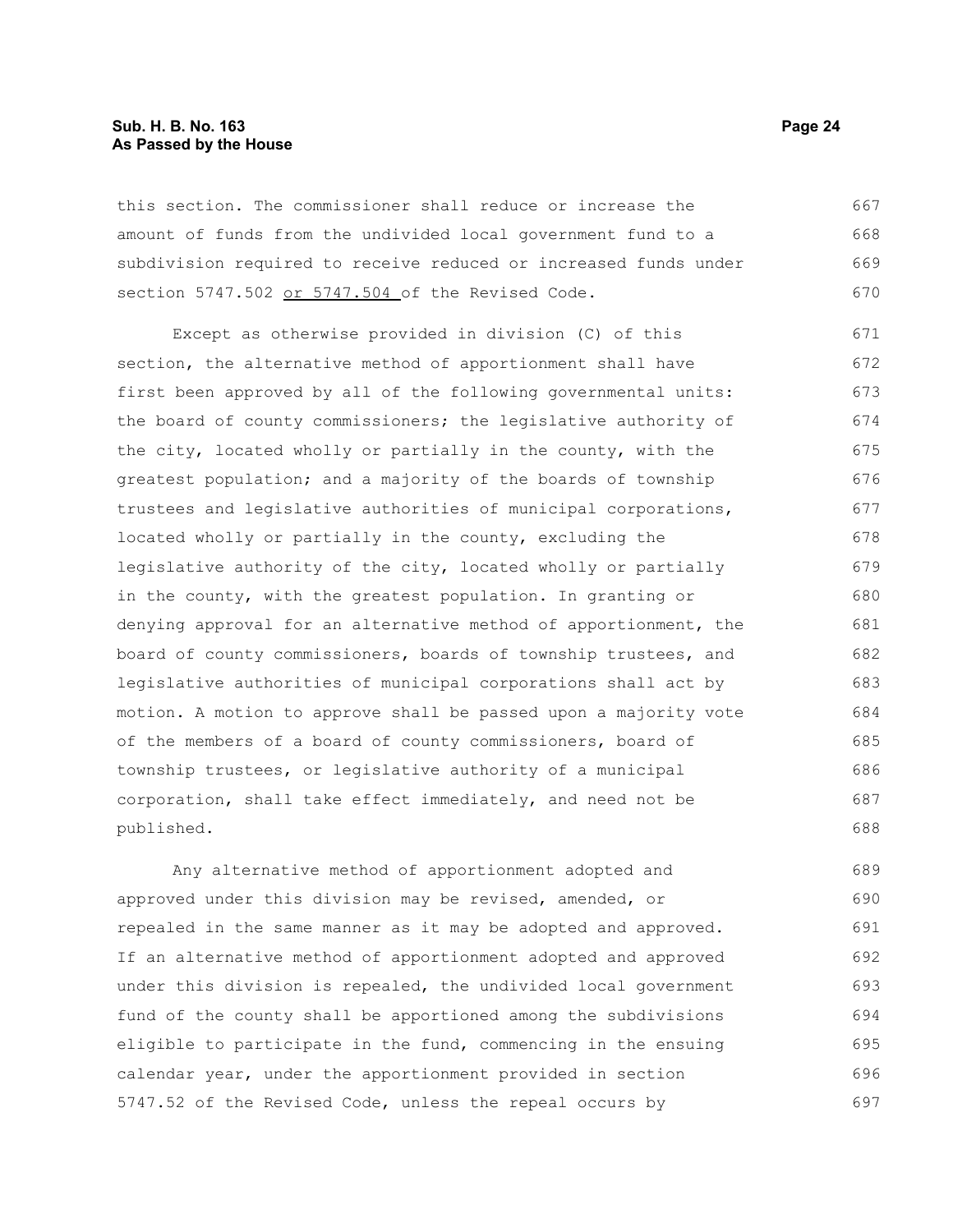operation of division (C) of this section or a new method for apportionment of the fund is provided in the action of repeal. 698 699

(C) This division applies only in counties in which the city, located wholly or partially in the county, with the greatest population has a population of twenty thousand or less and a population that is less than fifteen per cent of the total population of the county. In such a county, the legislative authorities or boards of township trustees of two or more participating political subdivisions, which together have a population residing in the county that is a majority of the total population of the county, each may adopt a resolution to exclude the approval otherwise required of the legislative authority of the city, located wholly or partially in the county, with the greatest population. All of the resolutions to exclude that approval shall be adopted not later than the first Monday of August of the year preceding the calendar year in which distributions are to be made under an alternative method of apportionment. 700 701 702 703 704 705 706 707 708 709 710 711 712 713 714 715

A motion granting or denying approval of an alternative method of apportionment under this division shall be adopted by a majority vote of the members of the board of county commissioners and by a majority vote of a majority of the boards of township trustees and legislative authorities of the municipal corporations located wholly or partially in the county, other than the city, located wholly or partially in the county, with the greatest population, shall take effect immediately, and need not be published. The alternative method of apportionment under this division shall be adopted and approved annually, not later than the first Monday of August of the year preceding the calendar year in which distributions are to be made under it. A motion granting approval of an 716 717 718 719 720 721 722 723 724 725 726 727 728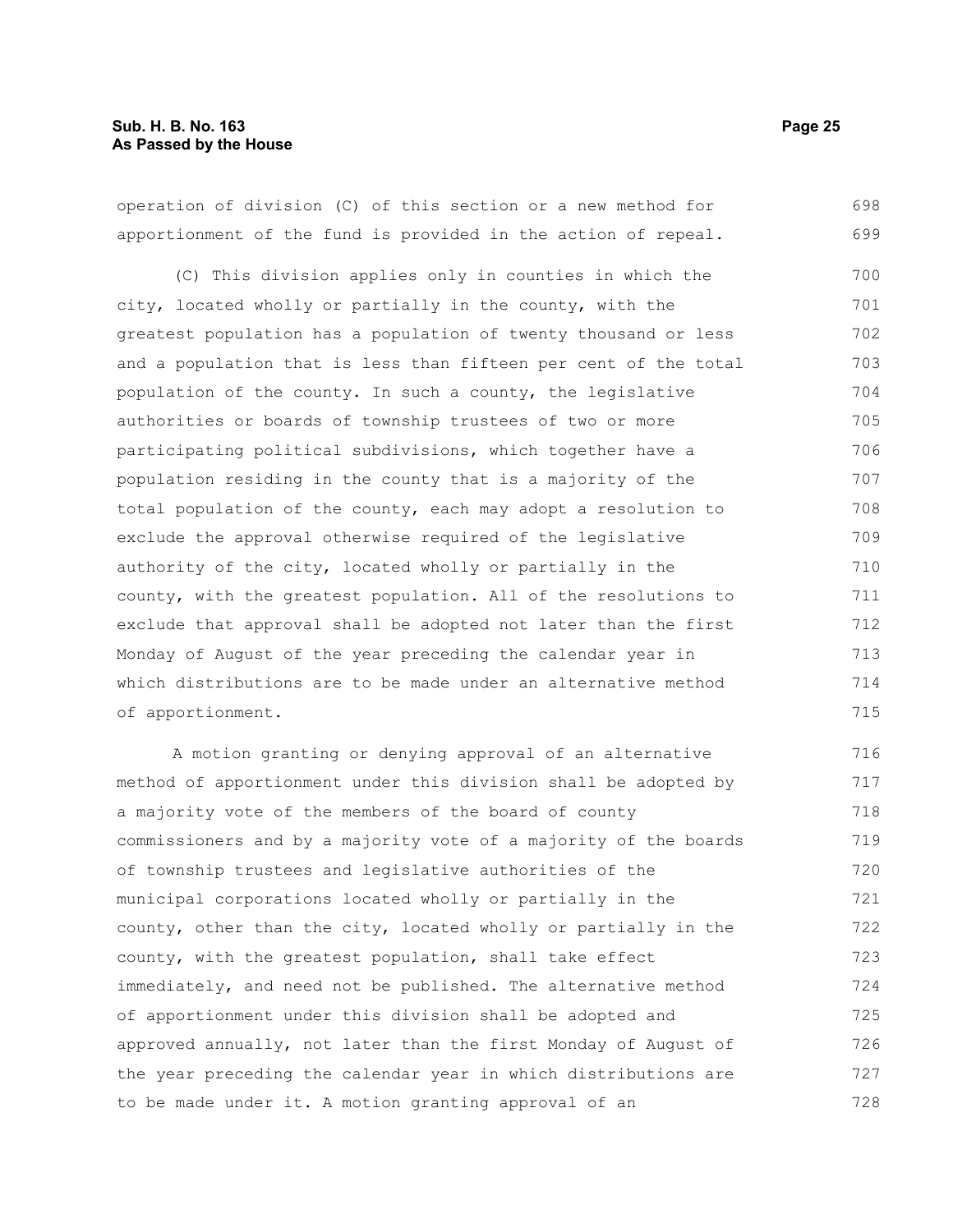#### **Sub. H. B. No. 163 Page 26 As Passed by the House**

alternative method of apportionment under this division repeals any existing alternative method of apportionment, effective with distributions to be made from the fund in the ensuing calendar year. An alternative method of apportionment under this division shall not be revised or amended after the first Monday of August of the year preceding the calendar year in which distributions are to be made under it. 729 730 731 732 733 734 735

(D) In determining an alternative method of apportionment authorized by this section, the county budget commission may include in the method any factor considered to be appropriate and reliable, in the sole discretion of the county budget commission. 736 737 738 739 740

(E) The limitations set forth in section 5747.51 of the Revised Code, stating the maximum amount that the county may receive from the undivided local government fund and the minimum amount the townships in counties having a population of less than one hundred thousand may receive from the fund, are applicable to any alternative method of apportionment authorized under this section. 741 742 743 744 745 746 747

(F) On the basis of any alternative method of apportionment adopted and approved as authorized by this section, as certified by the auditor to the county treasurer, the county treasurer shall make distribution of the money in the undivided local government fund to each subdivision eligible to participate in the fund, and the auditor, when the amount of those shares is in the custody of the treasurer in the amounts so computed to be due the respective subdivisions, shall at the same time certify to the tax commissioner the percentage share of the county as a subdivision. All money received into the treasury of a subdivision from the undivided local government 748 749 750 751 752 753 754 755 756 757 758